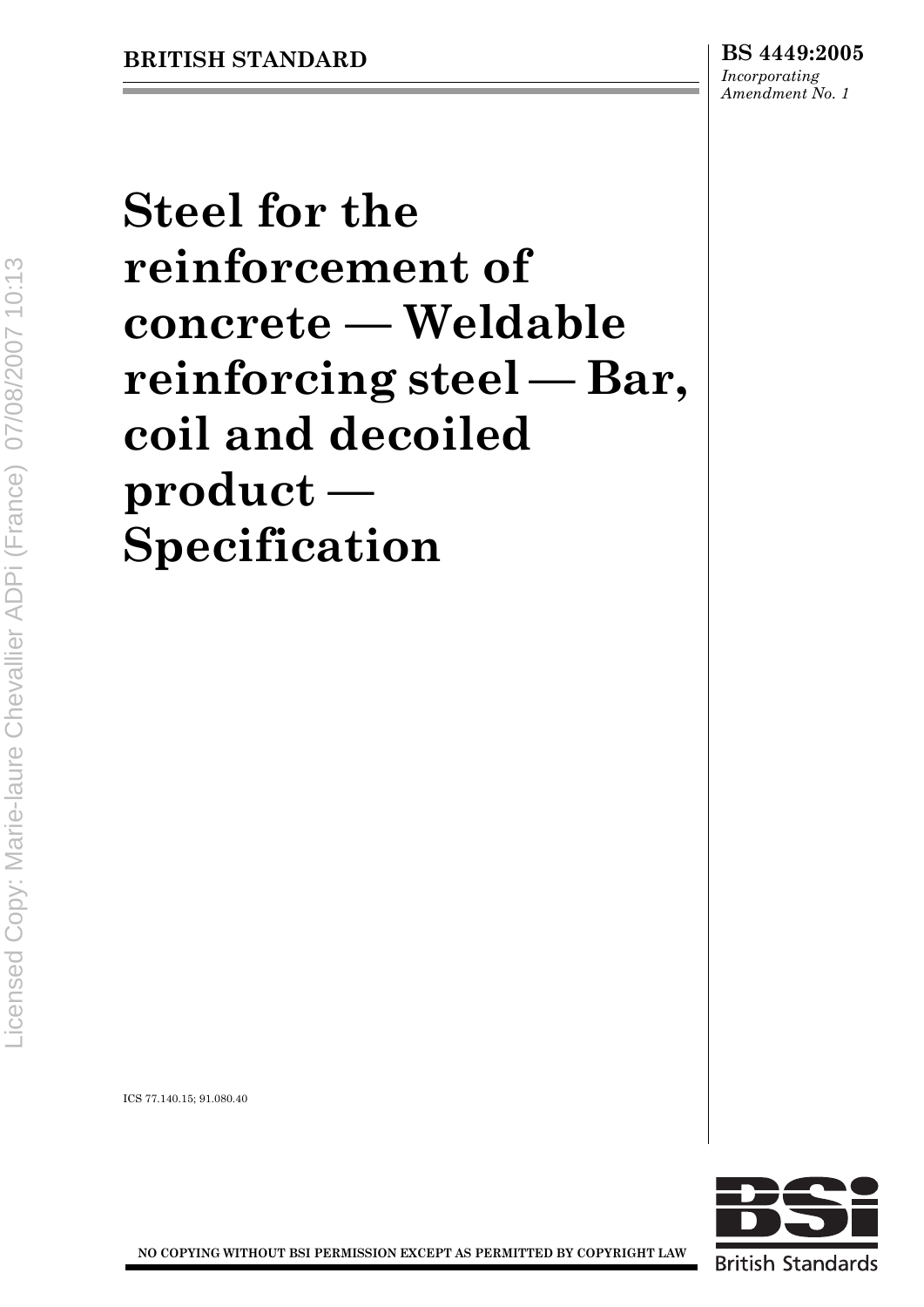# **Committees responsible for this British Standard**

The preparation of this British Standard was entrusted by Technical Committee ISE/9, Steel for concrete reinforcement, to Subcommittee ISE/9/1, Bars, wire and fabric for concrete reinforcement, upon which the following bodies were represented:

British Coatings Federation

British Precast Concrete Federation

Concrete Society

Department of Transport — Highways Agency

Galvanizers Association

Institution of Structural Engineers

UK Certification Authority for Reinforcing Steels

UK Steel Association

This British Standard was published under the authority of the Standards Policy and Strategy Committee on 30 September 2005

© BSI 2007

First published: BS 4449: April 1969 BS 4461: March 1969 First revision: BS 4449: May 1978 BS 4461: May 1978 Second combined version as: BS 4449: May 1988 Third combined version as: BS 4449: May 1997

The following BSI references relate to the work on this British Standard: Committee reference ISE/9/1 Draft for comment 04/30109891 DC

**ISBN 0 580 46587 X**

## **Amendments issued since publication**

| Amd. No. | Date          | Comments     |
|----------|---------------|--------------|
| 17103    | 30 April 2007 | See foreword |
|          |               |              |
|          |               |              |
|          |               |              |
|          |               |              |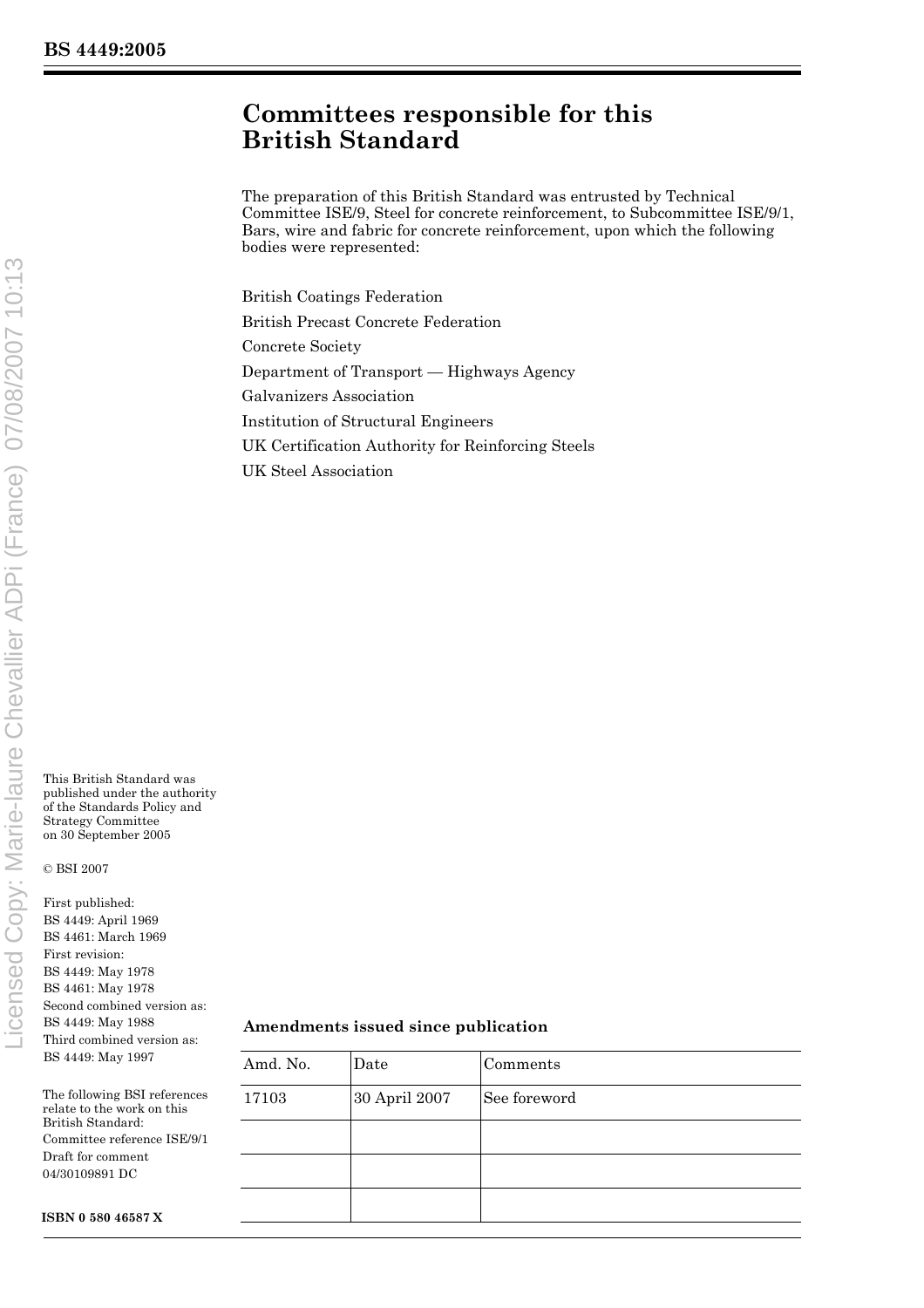# **Contents**

|                |                                                                                                                                                       | Page                    |
|----------------|-------------------------------------------------------------------------------------------------------------------------------------------------------|-------------------------|
|                | Inside front cover<br>Committees responsible                                                                                                          |                         |
|                | Foreword                                                                                                                                              | $\overline{\mathbf{u}}$ |
| $\mathbf 1$    | Scope                                                                                                                                                 | $\mathbf 1$             |
| $\overline{2}$ | Normative references                                                                                                                                  | $\mathbf{1}$            |
| 3              | Terms and definitions                                                                                                                                 | $\mathbf 1$             |
| 4              | Symbols                                                                                                                                               | $\boldsymbol{3}$        |
| 5              | Designations                                                                                                                                          | $\boldsymbol{3}$        |
| 6              | Steelmaking and manufacturing processes                                                                                                               | $\boldsymbol{3}$        |
| 7              | Product characteristics                                                                                                                               | 5                       |
| 8              | Evaluation of conformity                                                                                                                              | 10                      |
| 9              | Test methods                                                                                                                                          | 13                      |
| 10             | Identification                                                                                                                                        | 13                      |
| 11             | Verification of properties in the case of dispute                                                                                                     | 15                      |
|                | Annex A (normative) Bond test for ribbed reinforcing steel - Beam test                                                                                | 16                      |
|                | Annex B (normative) Material not covered by a third party product                                                                                     |                         |
|                | certification scheme                                                                                                                                  | 23                      |
|                | Annex C (normative) Identification requirements                                                                                                       | 25                      |
|                | Bibliography                                                                                                                                          | 27                      |
|                | Figure $1$ — Rib geometry example with two rows of transverse ribs                                                                                    | 9                       |
|                | Figure $2$ — Example of rib pattern for grade B500A                                                                                                   | 14                      |
|                | Figure $3$ — Example of rib pattern for grade B500B                                                                                                   | 14                      |
|                | Figure 4 – Example of rib pattern for grade B500C                                                                                                     | 14                      |
|                | Figure A.1 — Dimensions of the hinge for beam type A ( $d < 16$ mm)                                                                                   | 16                      |
|                | Figure A.2 — Dimensions of the hinge for beam type B ( $d \ge 16$ mm)                                                                                 | 17                      |
|                | Figure A.3 — Beam test type A $(d < 16$ mm)                                                                                                           | 17                      |
|                | Figure A.4 — Beam test type B ( $d \ge 16$ mm)                                                                                                        | 18                      |
|                | Figure A.5 – Bond test type A ( $d$ < 16 mm) – Reinforcement of                                                                                       |                         |
|                | beam specimens                                                                                                                                        | 20                      |
|                | Figure A.6 – Bond test type B ( $d \ge 16$ mm) – Reinforcement of<br>beam specimens                                                                   | 21                      |
|                | Figure C.1 - Example of manufacturer's identification mark (using                                                                                     |                         |
|                | widened ribs)                                                                                                                                         | 25                      |
|                | Table $1$ — List of symbols                                                                                                                           | 4                       |
|                | Table $2$ — Chemical composition (maximum % by mass)                                                                                                  | $\overline{5}$          |
|                | Table $3$ — Conditions of testing the mechanical properties                                                                                           | 5                       |
|                | Table 4 — Characteristic tensile properties                                                                                                           | 6                       |
|                | Table $5$ — Fatigue test conditions                                                                                                                   | 6                       |
|                | Table 6 — Mandrel diameters for rebend test                                                                                                           | 7                       |
|                | Table 7 - Nominal cross-sectional area and mass per metre                                                                                             | 8                       |
|                | Table $8$ — Ranges for the rib parameters                                                                                                             | 9                       |
|                | Table 9 — Characteristic relative rib area                                                                                                            | 9                       |
|                | Table 10 - Absolute minimum and maximum values of tensile properties                                                                                  | 11                      |
|                | Table 11 — Coefficient k as a function of the number n of test results (for<br>a reliable failure rate of 5 % $[p = 0.95]$ at a probability of 90 %)  | 12                      |
|                | Table 12 — Coefficient k as a function of the number n of test results (for<br>a reliable failure rate of 10 % $[p = 0.90]$ at a probability of 90 %) | 13                      |
|                | Table $A.1$ — Series of reinforcing steel diameters for testing of bond                                                                               | 18                      |
|                | Table $C.1$ — Identification of the country of origin                                                                                                 | 26                      |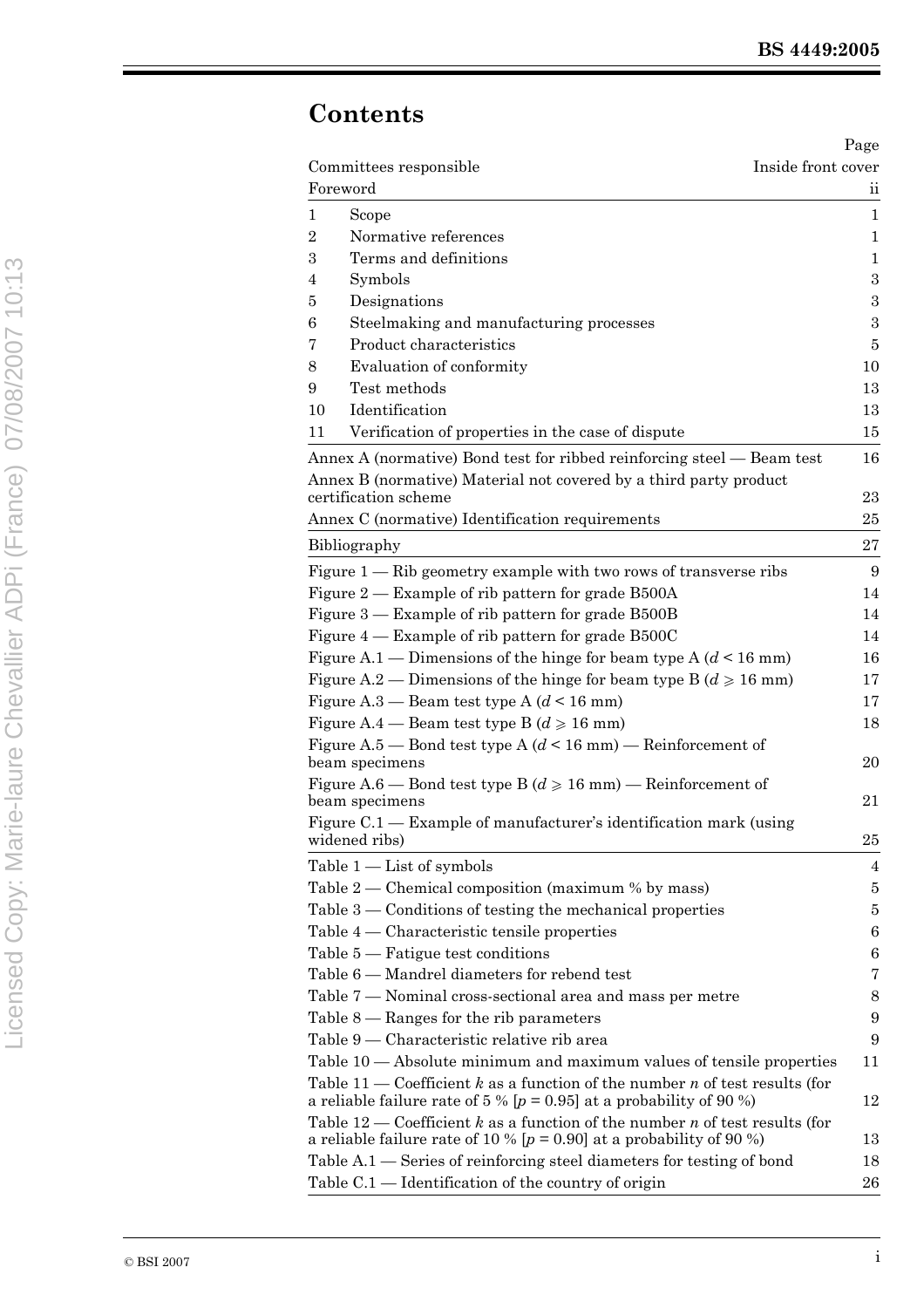# **Foreword**

This British Standard has been prepared by Subcommittee ISE/9/1, and is a revision of BS 4449:1997, which will be withdrawn on 1 January 2006. This edition incorporates a full revision of the standard. The characteristic yield strength has been increased to 500 MPa, and a third ductility class has been added, compared to BS 4449:1997.

The start and finish of text introduced by Amendment No. 1 is indicated in the text by tags  $A$   $\overline{A}$ .

This standard no longer covers plain round bar. For sizes up to and including 12 mm in coil, plain round wire of grade 250 MPa has been incorporated into BS 4482. For larger sizes, for dowel bar applications, reference should be made to BS EN 10025-1. For dowel bars for use in concrete pavements, reference should be made to BS EN 13877-3.

This standard has been written so that it can be used in conjunction with BS EN 10080:2005. Definitions, symbols, steelmaking and manufacturing processes, routine inspection and testing, test methods, identification of the manufacturer and technical class and verification of mechanical properties in the case of dispute are all taken from BS EN 10080:2005.

BS EN 10080:2005 does not define steel grades or technical classes, and requires that technical classes should be defined in accordance with BS EN 10080:2005, by specified values of  $R_e$ ,  $R_m/R_e$ ,  $A_{\text{gt}}$ ,  $R_{\text{e,act}}/R_{\text{e,nom}}$  (where appropriate), fatigue strength, bend performance, weldability, bond strength, tolerances and dimensions. The three steel grades in this standard conform to all of the requirements of BS EN 10080:2005.

The three grades in this standard also conform to the three recommended ductility classes of BS EN 1992-1-1:2004, although the fatigue requirements and the fatigue test conditions are retained from the previous version of this standard. The only exception to this is for grade B500A in sizes below 8 mm, where the ductility requirements specified are below those of BS EN 1992-1-1:2004.

 $\langle A \rangle$  In the previous revision of this standard, bond was specified by means of a projected rib area, with a pull-out test specified as an alternative means of demonstrating compliance with the bond requirements of BS 8110-1. In this revision, bond is specified by means of a relative rib area. As an alternative, a beam test is provided in Annex A, which may be used to demonstrate compliance with Eurocode 2. Where an alternative bond test is required to demonstrate compliance with BS 8110-1, then the pull-out test may be used. This pull-out test alternative may only be applied to steels of grade B500A. A

BS EN 10080:2005 contains an informative Annex ZA, which describes how that standard can be used for the purposes of CE marking of reinforcing steels. Annex ZA and **8.2**, **8.3** and **8.4** of BS EN 10080:2005 relate to the role of the notified body in assessing products for an EC certificate of conformity, and as such are not included in this standard. It is not a requirement of this British Standard that materials produced to it should meet the requirements for CE marking.

Where CE marking is required for the purposes of complying with the EU Construction Products Directive, BS EN 10080:2005 applies.

It is recommended that purchasers specify reinforcing steel that has been manufactured and supplied to a recognized third party product certification scheme. **8.2** specifies the determination of the long term quality level under such a scheme. As an alternative, Annex B provides a batch testing method for material which has not been produced under such a scheme.

In BS EN 10080, the terms "rod" and "wire" are used to describe reinforcing steel in coil. In this standard, these terms have not been included to avoid the potential for confusion, particularly with wire produced to BS 4482.

This standard comes into effect on 1 January 2006.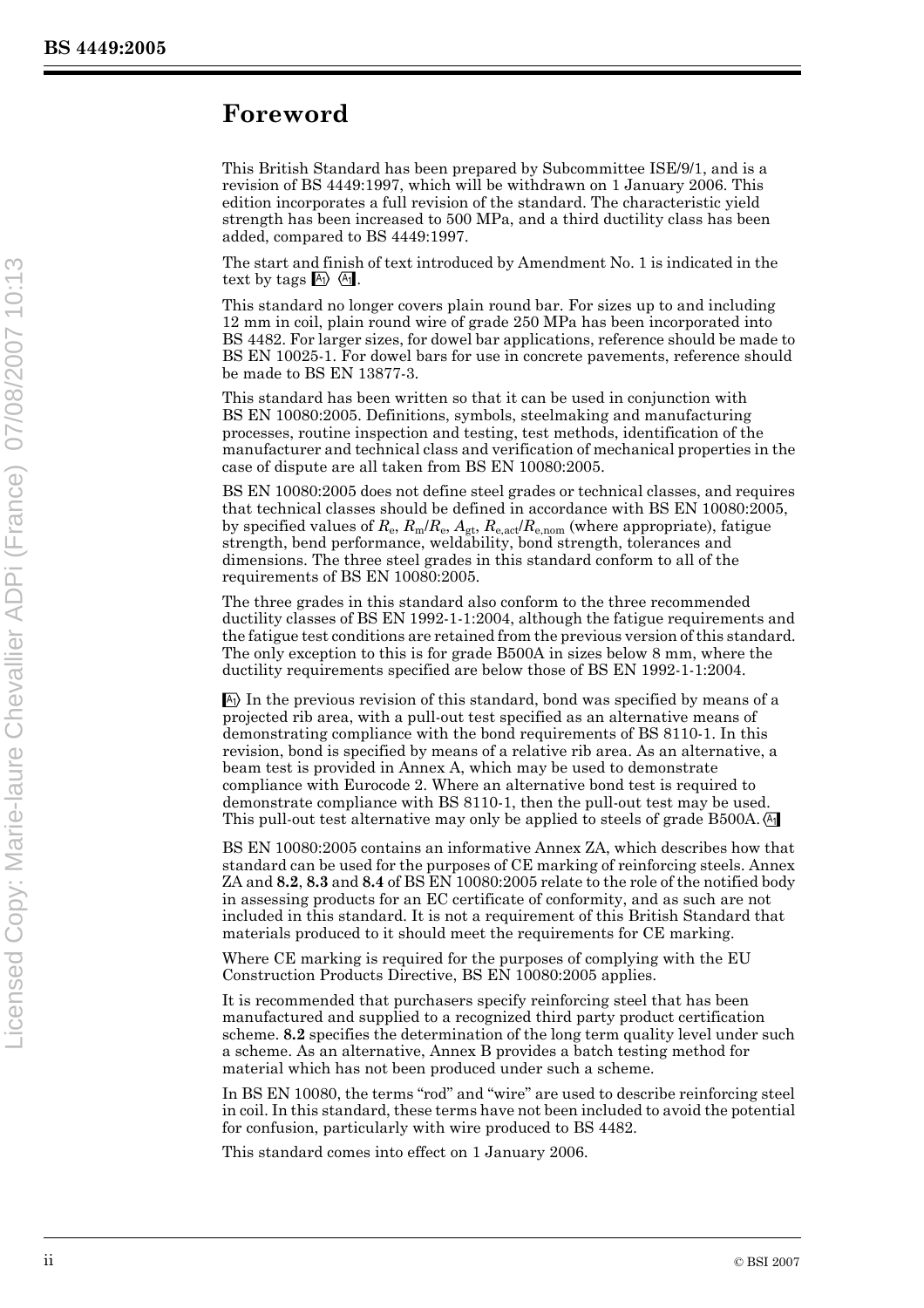This publication does not purport to include all the necessary provisions of a contract. Users are responsible for its correct application.

#### **Compliance with a British Standard cannot confer immunity from legal obligations.**

## **Summary of pages**

This document comprises a front cover, an inside front cover, pages i to iii, a blank page, pages 1 to 27 and a back cover.

The BSI copyright notice displayed in this document indicates when the document was last issued.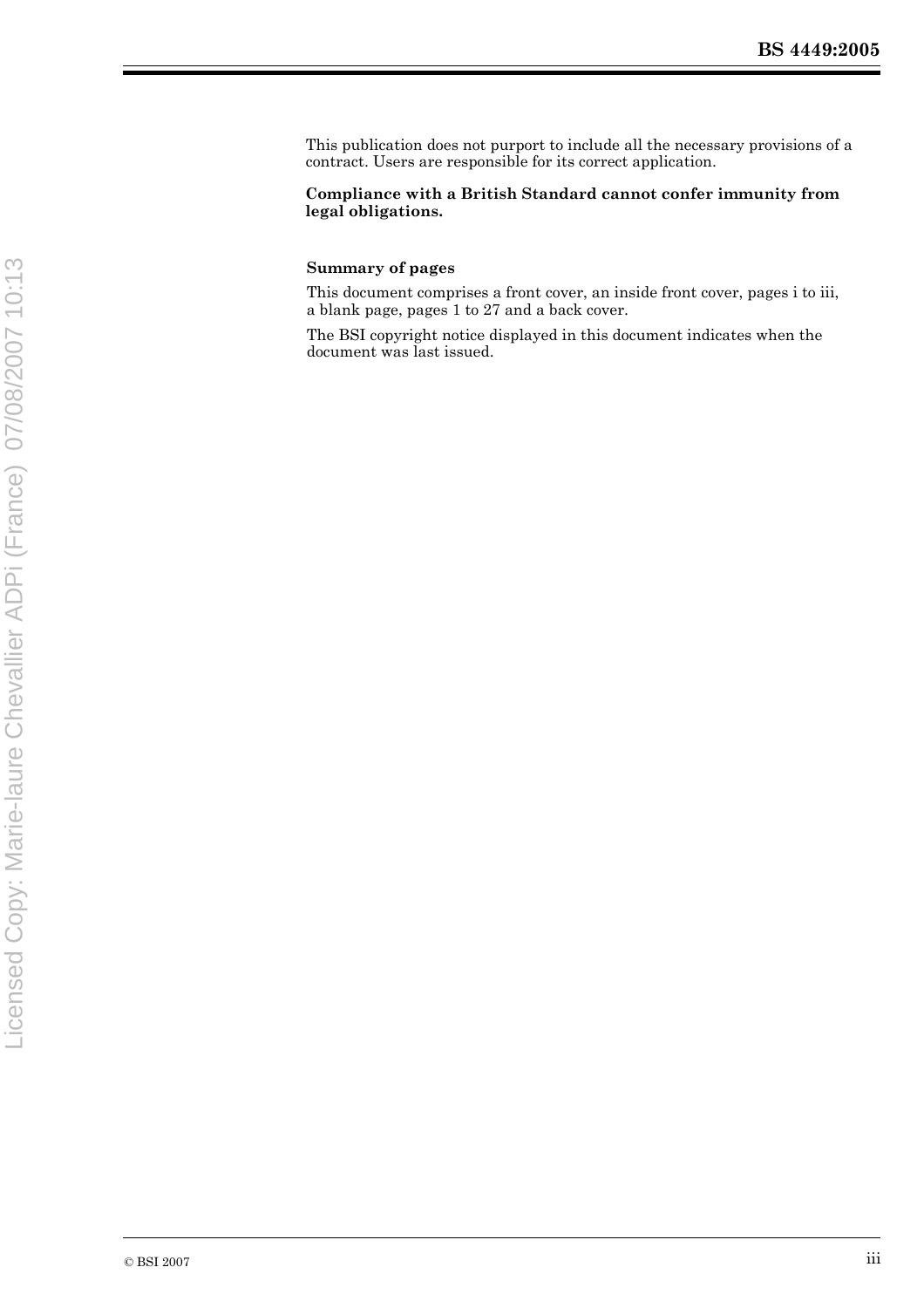Licensed Copy: Marie-laure Chevallier ADPi (France) 07/08/2007 10:13 Licensed Copy: Marie-laure Chevallier ADPi (France) 07/08/2007 10:13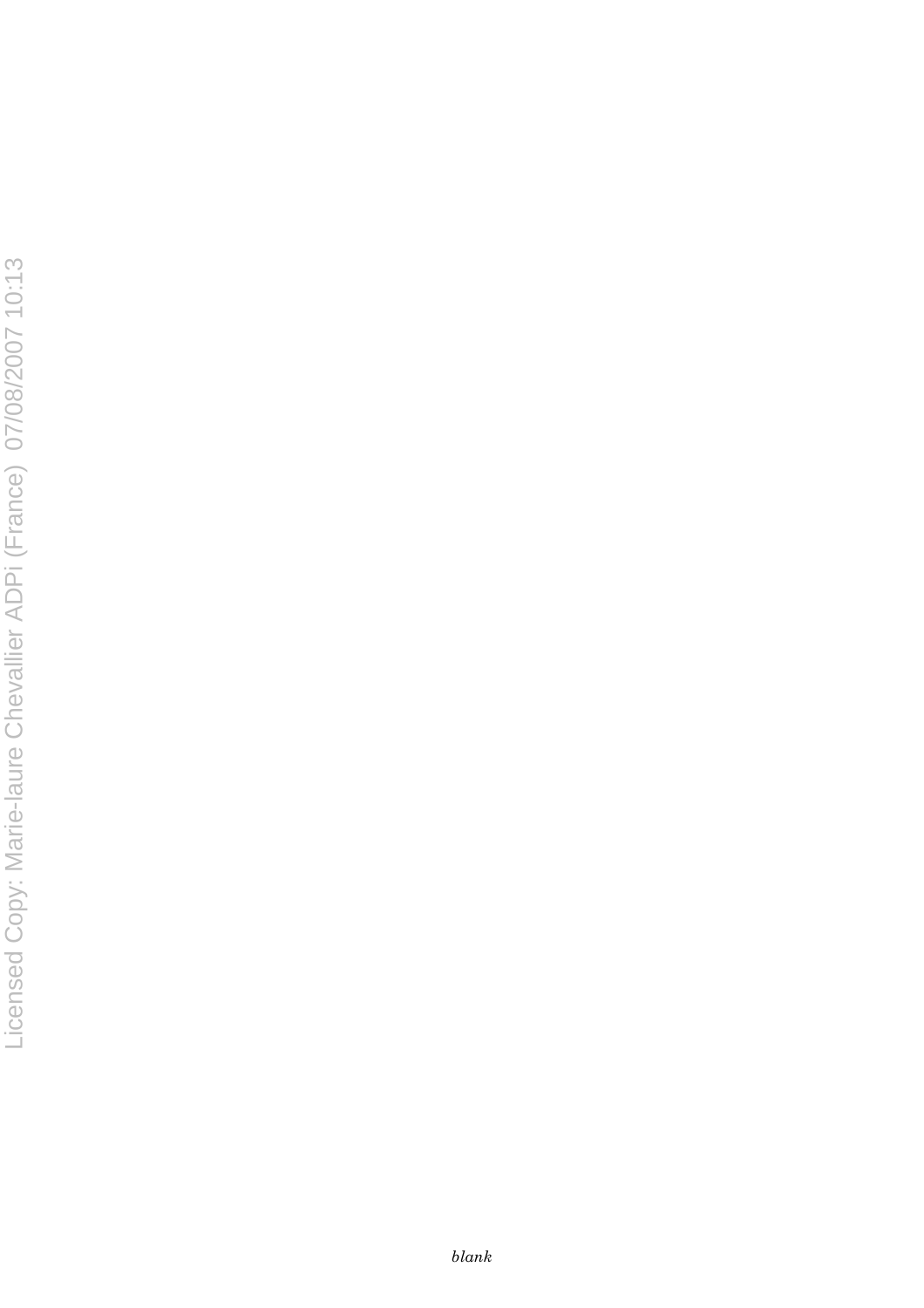## <span id="page-6-0"></span>**1 Scope**

This British Standard specifies requirements for ribbed weldable reinforcing steel used for the reinforcement of concrete structures. The standard covers steel delivered in the form of bars, coils and decoiled products. The standard contains provisions for three steel grades, all of 500 MPa characteristic yield strength, but with different ductility characteristics. The three grades are B500A, B500B and B500C.

The weldability requirements for all grades of steel are specified in terms of the chemical composition, and in particular the carbon equivalent value.

Steel bars produced by re-rolling finished products, or by rolling material of which the metallurgical history is not fully documented or not known, are not covered by this British Standard.

NOTE Flash welds in lengths of bar are permissible under this standard, provided all the mechanical requirements are met. However, for some purposes, purchasers might specifically require bars without flash welds, and if so this ought to be stated at the time of enquiry and/or order.

## <span id="page-6-1"></span>**2 Normative references**

The following referenced documents are indispensable for the application of this document. For dated references, only the edition cited applies. For undated references, the latest edition of the referenced document (including any amendments) applies.

BS EN 1766:2000*, Products and systems for the protection and repair of concrete structures — Test methods — Reference concretes for testing.*

BS EN 10020*, Definition and classification of grades of steel.*

BS EN 10025-1*, Hot rolled products of structural steels — General technical delivery conditions.*

BS EN 10079*, Definition of steel products.*

BS EN 10080:2005*, Steel for the reinforcement of concrete — Weldable reinforcing steel — General.*

BS EN 12390-3*, Testing hardened concrete — Part 3: Compressive strength of test specimens.*

BS EN ISO 15630-1:2002*, Steel for the reinforcement and prestressing of concrete — Test methods — Part 1: Reinforcing bars, wire rod and wires*.

## <span id="page-6-2"></span>**3 Terms and definitions**

For the purposes of this British Standard the definitions in BS EN 10020 and BS EN 10079 apply, in addition to the following definitions taken from BS EN 10080:2005.

### **3.1**

### **reinforcing steel**

steel product with a circular or practically circular cross-section which is suitable for the reinforcement of concrete

NOTE The reinforcing steels specified using this standard are bar, coil and decoiled product.

### **3.2**

#### **ribbed reinforcing steel**

reinforcing steel with at least two rows of transverse ribs, which are uniformly distributed over the entire length

### **3.3**

### **longitudinal rib**

uniform continuous protrusion parallel to the axis of the reinforcing steel

#### **3.4**

### **transverse rib**

rib on the surface of the reinforcing steel other than a longitudinal rib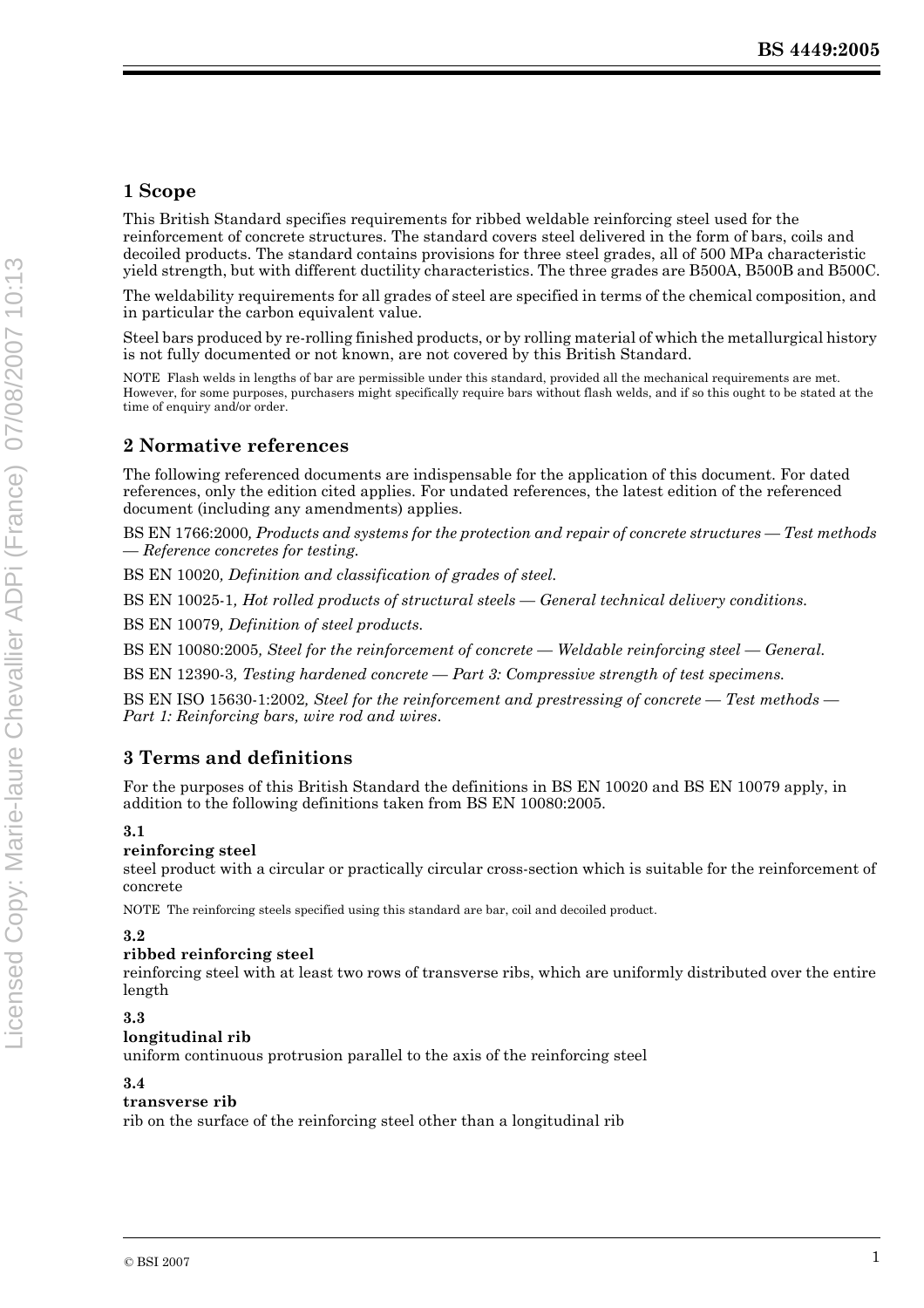### **3.5 rib height**

## *h*

distance from the highest point of the rib (transverse or longitudinal) to the surface of the core, to be measured normal to the axis of the reinforcing steel

## **3.6**

#### **rib spacing** *c*

distance between the centres of two consecutive transverse ribs measured parallel to the axis of the reinforcing steel

## **3.7**

## **angle of transverse rib inclination**

 $\beta$ angle between the axis of the transverse rib and the longitudinal axis of the reinforcing steel

## **3.8**

 $\alpha$ 

## **transverse rib flank inclination**

angle of the rib flank measured perpendicular to the longitudinal axis of the rib

NOTE See [Figure 1.](#page-14-0)

## **3.9**

## **relative rib area**

*f***R** area of the projection of all ribs on a plane perpendicular to the longitudinal axis of the reinforcing steel divided by the rib spacing and the nominal circumference

## **3.10**

**bar**

ribbed reinforcing steel manufactured in straight lengths

## **3.11**

**coil**

single length of reinforcing steel wound in concentric rings

## **3.12**

## **decoiled product**

reinforcing steel manufactured in coils and subsequently straightened for further processing

## **3.13**

## **nominal cross-sectional area**

# *A***<sup>n</sup>**

 $A_{\bf n}$ <br>cross-sectional area equivalent to the area of a circular plain bar of the same nominal diameter, *d* (i.e.  $\frac{\pi d^2}{4}$ )  $\frac{4}{4}$ 

## **3.14**

## **characteristic value**

value of a material or product property having a prescribed probability of not being attained in a hypothetical unlimited test series

NOTE 1 This value generally corresponds to a specific fractile of the assumed statistical distribution of the particular property of the material or product.

## **3.15**

## **minimum value**

value below which no test result shall fall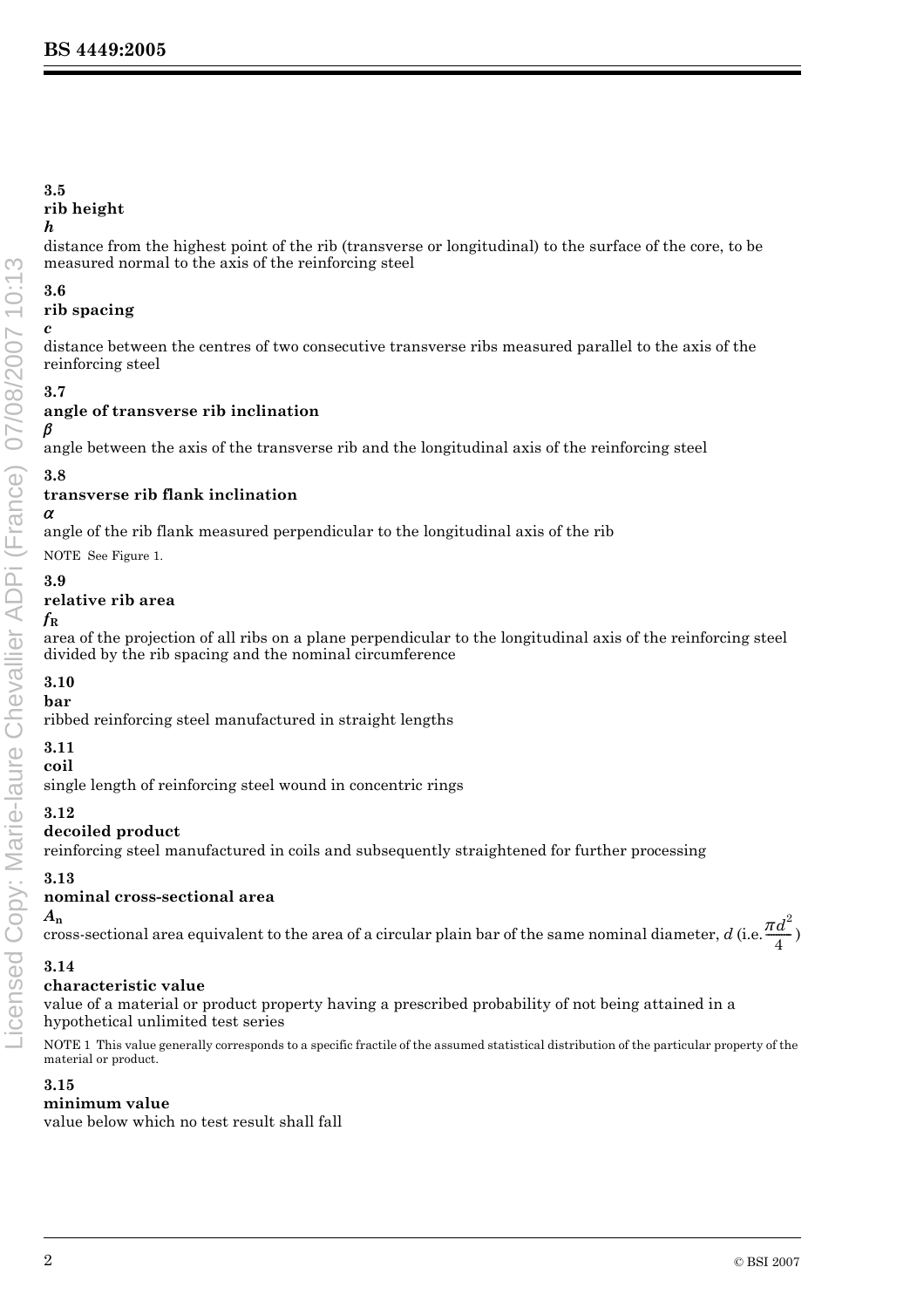## **3.16**

## **maximum value**

value which no test result shall exceed

## **3.17**

### **batch**

quantity of bars, coils, or decoiled products of one nominal diameter and one cast produced by one manufacturer and presented for examination at any one time

## **3.18**

### **standard property**

property which is part of the routine inspection and test requirements for every test unit

### **3.19**

## **special property**

property which is not determined as part of the routine inspection and test requirements for every test unit (e.g. fatigue performance)

### **3.20**

## **technical class**

type of reinforcing steel defined by its performance characteristics, identified by a unique product number

## <span id="page-8-0"></span>**4 Symbols**

A list of symbols used in this standard, reproduced from BS EN 10080:2005, is given in [Table 1](#page-9-0).

## <span id="page-8-1"></span>**5 Designations**

The products covered by this standard shall be designated with the following information:

- a) description of the product form (i.e. bar, coil, decoiled product);
- b) the nominal dimensions of the product;
- c) reference to this standard, and the grade.

For example, the designation for 40 mm diameter bar in 12 m lengths of grade B500B would be: "Bar 40 × 12000 BS 4449 Grade B500B".

Where products that conform to this standard are also required to meet all of the requirements of BS EN 10080:2005, for example for the purposes of CE marking, then reference to this standard should also be made in the designation. For example, the designation of the 40 mm bar described above would be: "Bar BS EN 10080 40 × 12000 BS 4449 Grade B500B".

## <span id="page-8-2"></span>**6 Steelmaking and manufacturing processes**

The melting process and type of deoxidation of the steel shall be at the discretion of the steel producer.

The manufacturing process for the production of coils and bars shall be at the discretion of the manufacturer. It shall be reported to the purchaser.

Decoiling of coil material shall be done by a machine made for this purpose.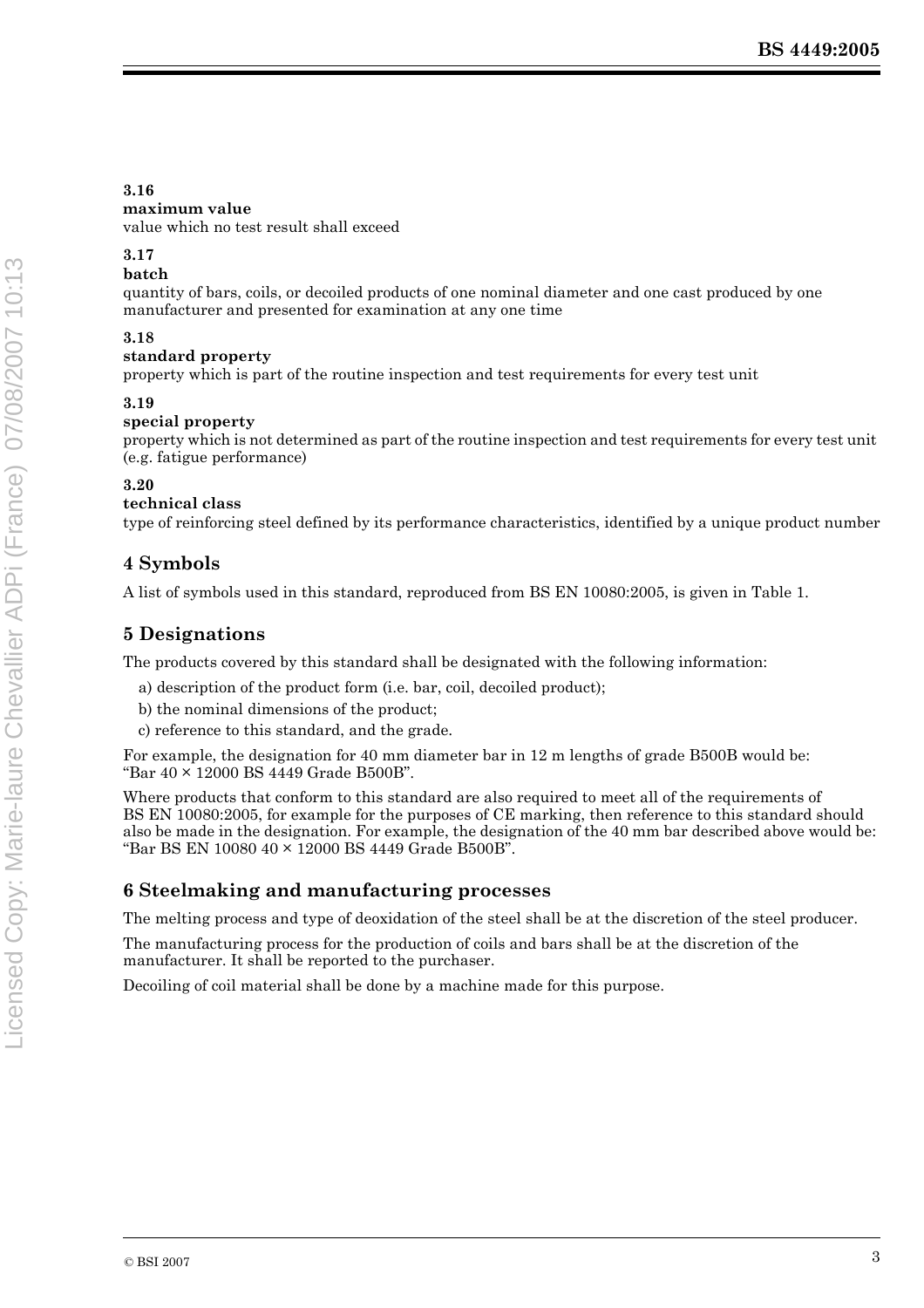<span id="page-9-0"></span>

| Symbol                                                                              | Description                                                            | Unit       |
|-------------------------------------------------------------------------------------|------------------------------------------------------------------------|------------|
| $A_n$                                                                               | Nominal cross-sectional area                                           | $\rm mm^2$ |
| $A_{\rm gt}$                                                                        | Percentage total elongation at maximum force                           | $\%$       |
| $\boldsymbol{c}$                                                                    | Transverse rib spacing                                                 | mm         |
| $C_{eq}$                                                                            | Carbon equivalent value (CEV)                                          | % by mass  |
| $C_{\rm v}$                                                                         | Specified characteristic value                                         | a          |
| $\boldsymbol{d}$                                                                    | Nominal diameter of the reinforcing steel                              | mm         |
| $\it e$                                                                             | Gap between rib rows                                                   | mm         |
| $f_{\rm R}$                                                                         | Relative rib area                                                      |            |
| $\boldsymbol{h}$                                                                    | Rib height                                                             | mm         |
| $\boldsymbol{k}$                                                                    | Coefficient as a function of the number of test results                |            |
| $\overline{x}$                                                                      | Average value of test results                                          | $\rm{a}$   |
| $R_{\rm e}$                                                                         | Yield strength                                                         | $MPa^b$    |
| $R_{\rm eH}$                                                                        | Upper yield strength                                                   | $MPa^b$    |
| $R_{\rm m}$                                                                         | Tensile strength                                                       | $MPa^b$    |
| $R_{\rm m}/R_{\rm e}$                                                               | Ratio tensile strength/yield strength                                  |            |
| $R_{p0.2}$                                                                          | 0.2 % proof strength, non proportional extension                       | $MPa^b$    |
| $\boldsymbol{s}$                                                                    | Estimate of the standard deviation                                     | $\rm{a}$   |
| α                                                                                   | Transverse rib flank inclination                                       | degrees    |
| $\beta$                                                                             | Angle of transverse rib inclination                                    | degrees    |
| $2\sigma_{\rm a}$                                                                   | Stress range in the axial load fatigue test                            | $MPa^b$    |
| $\sigma_{\rm max}$                                                                  | Specified maximum stress in the fatigue test                           | $MPa^b$    |
| $\sigma_{\rm min}$                                                                  | Specified minimum stress in the fatigue test                           | $MPa^b$    |
| $R_{\rm e,act}$                                                                     | Actual value of yield strength                                         | $MPa^b$    |
| $R_{\rm e,nom}$                                                                     | Specified value of yield strength                                      | $MPa^b$    |
| $R_{\rm e,act}/R_{\rm e,nom}$                                                       | Ratio actual value of yield strength/specified value of yield strength |            |
| $a_1, a_2, a_3, a_4$                                                                | Increment for calculation of batch release criteria                    | $\rm{a}$   |
| $\boldsymbol{b}$                                                                    | Width of the beam (beam test)                                          | mm         |
| $d_{\rm m}$                                                                         | Mandrel diameter (beam test)                                           | mm         |
| $F_{\rm a}$                                                                         | Total force applied (beam test)                                        | kN         |
| $F_{\rm i}$                                                                         | Force in hinge and bar or wire (beam test)                             | kN         |
| $\sigma_{\rm s}$                                                                    | Stress in the bar or wire (beam test)                                  | $MPa^b$    |
| $\tau_{\rm b}$                                                                      | Bond stress (beam test)                                                | $MPa^b$    |
| $\tau_\mathrm{bu}$                                                                  | Bond stress at maximum force (beam test)                               | $MPa^b$    |
| $\tau_{0.01}, \tau_{0.1}, \tau_1$                                                   | Bond stress at 0.01 mm, 0.1 mm and 1 mm slip (beam test)               | $MPa^b$    |
| <sup>a</sup> The unit depends on the property.<br>$b$ 1 MPa = 1 N/mm <sup>2</sup> . |                                                                        |            |

**Table 1 — List of symbols**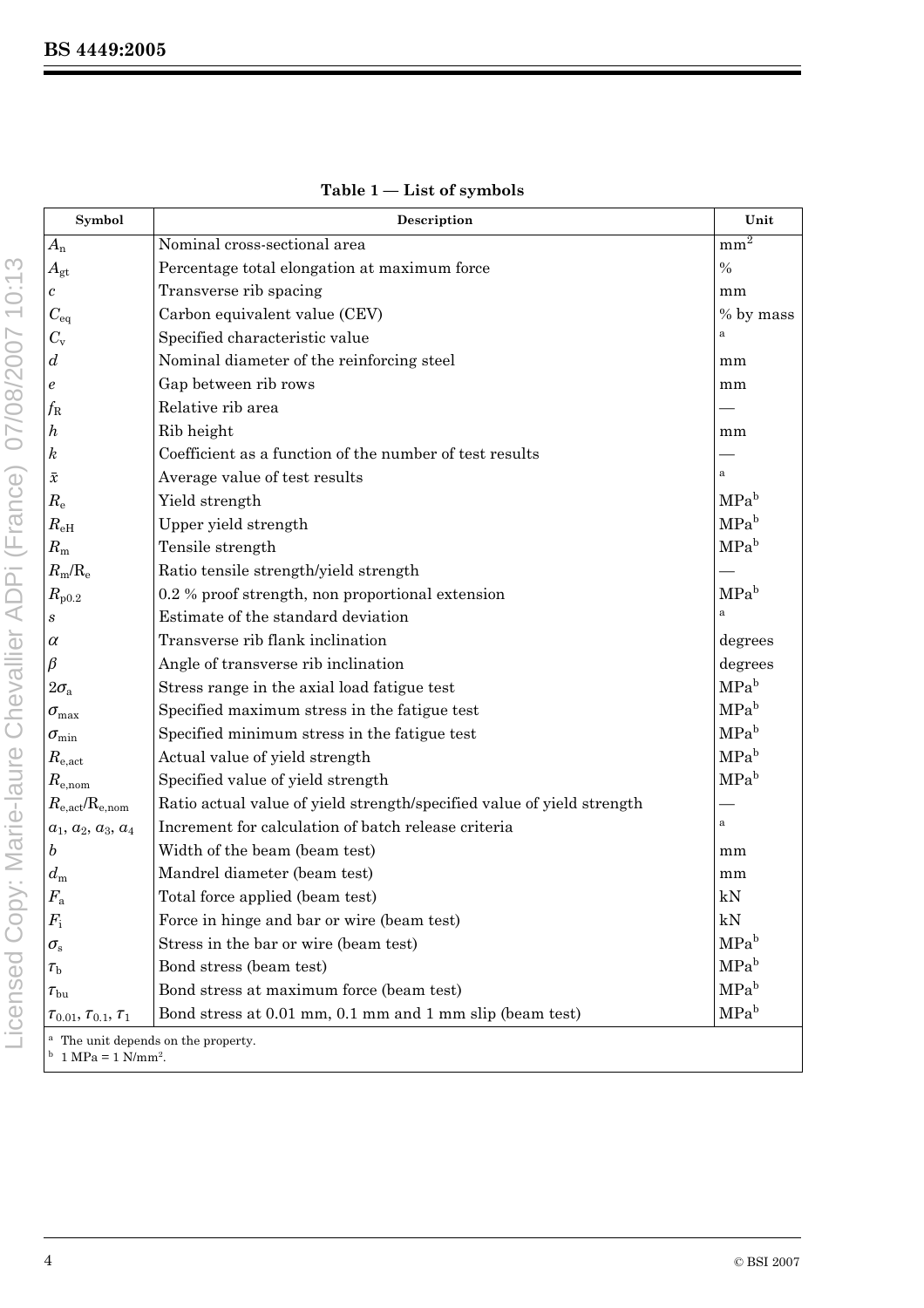## <span id="page-10-0"></span>**7 Product characteristics**

## <span id="page-10-3"></span>**7.1 Chemical composition**

The values of individual elements and the carbon equivalent shall not exceed the limits given in [Table 2](#page-10-1). The carbon equivalent value *C*eq shall be calculated using the following formula:

$$
C_{\text{eq}} \, = \, C + \frac{Mn}{6} + \frac{Cr + Mo + V}{5} + \frac{Ni + Cu}{15}
$$

where

*Mn* is the percentage manganese content;

*Cr* is the percentage chromium content;

*V* is the percentage vanadium content;

*Mo* is the percentage molybdenum content;

*Cu* is the percentage copper content;

*Ni* is the percentage nickel content.

#### **Table 2 — Chemical composition (maximum % by mass)**

<span id="page-10-1"></span>

|                  | $\bf Carbon^a$ | Sulphur   | Phosphorus | Nitrogen <sup>b</sup> | Copper | Carbon<br>equivalent |
|------------------|----------------|-----------|------------|-----------------------|--------|----------------------|
| Cast analysis    | $\rm 0.22$     | $0.05\,$  | 0.05       | 0.012                 | 0.80   | 0.50                 |
| Product analysis | 0.24           | $0.055\,$ | 0.055      | 0.014                 | 0.85   | 0.52                 |

It is permitted to exceed the maximum values of carbon by 0.03 % by mass, provided that the carbon equivalent value is decreased by 0.02 % by mass.

<sup>b</sup> Higher nitrogen contents are permissible if sufficient quantities of nitrogen binding elements are present.

During product analysis, any bar that falls outside the maximum specified limits in [Table 2](#page-10-1) shall be deemed not to conform to this British Standard.

In cases of dispute, where a product analysis falls outside the maximum limits specified in [Table 2,](#page-10-1) the procedure defined in **[11.2](#page-20-1)** shall be applied to determine whether the material conforms to this standard.

### **7.2 Mechanical properties**

 $\mathbb{A}_1$ ) NOTE Bars, coils and de-coiled products should be free from features such as seams, porosity, segregation and non-metallic inclusions, etc., where they would cause the product to fail to meet the specified mechanical properties.  $\overline{A_1}$ 

### **7.2.1** *General*

The characteristic value is (unless otherwise indicated) the lower or upper limit of the statistical tolerance interval at which there is a 90 % probability  $(1-\alpha = 0.90)$  that 95 % ( $p = 0.95$ ) or 90 % ( $p = 0.90$ ) of the values are at or above the lower limit or at or below the upper limit respectively. This quality level refers to the long-term quality level of production.

### **7.2.2** *Conditions of testing*

<span id="page-10-2"></span>The conditions of testing shall conform to [Table 3](#page-10-2).

## **Table 3 — Conditions of testing the mechanical properties**

| Manufacturing and delivery condition         | Condition of testing                           |
|----------------------------------------------|------------------------------------------------|
| Produced in straight lengths by hot rolling  | As delivered <sup>a</sup> or aged <sup>b</sup> |
| Produced in straight lengths by cold working | $A$ ged <sup>b</sup>                           |
| Produced as coil and delivered decoiled      | $Aged^b$                                       |
| Produced and delivered as coil               | $Aged^b$                                       |

<sup>a</sup> Aged in the case of dispute.

<sup>b</sup> Aging method: heat the test piece to 100 °C, maintain at this temperature  $(\pm 10\degree C)$  for a period of 60<sup>+15</sup><sub>10</sub> min., and then cool in still air to room temperature. The method of heating is left to the discretion of the manufacturer.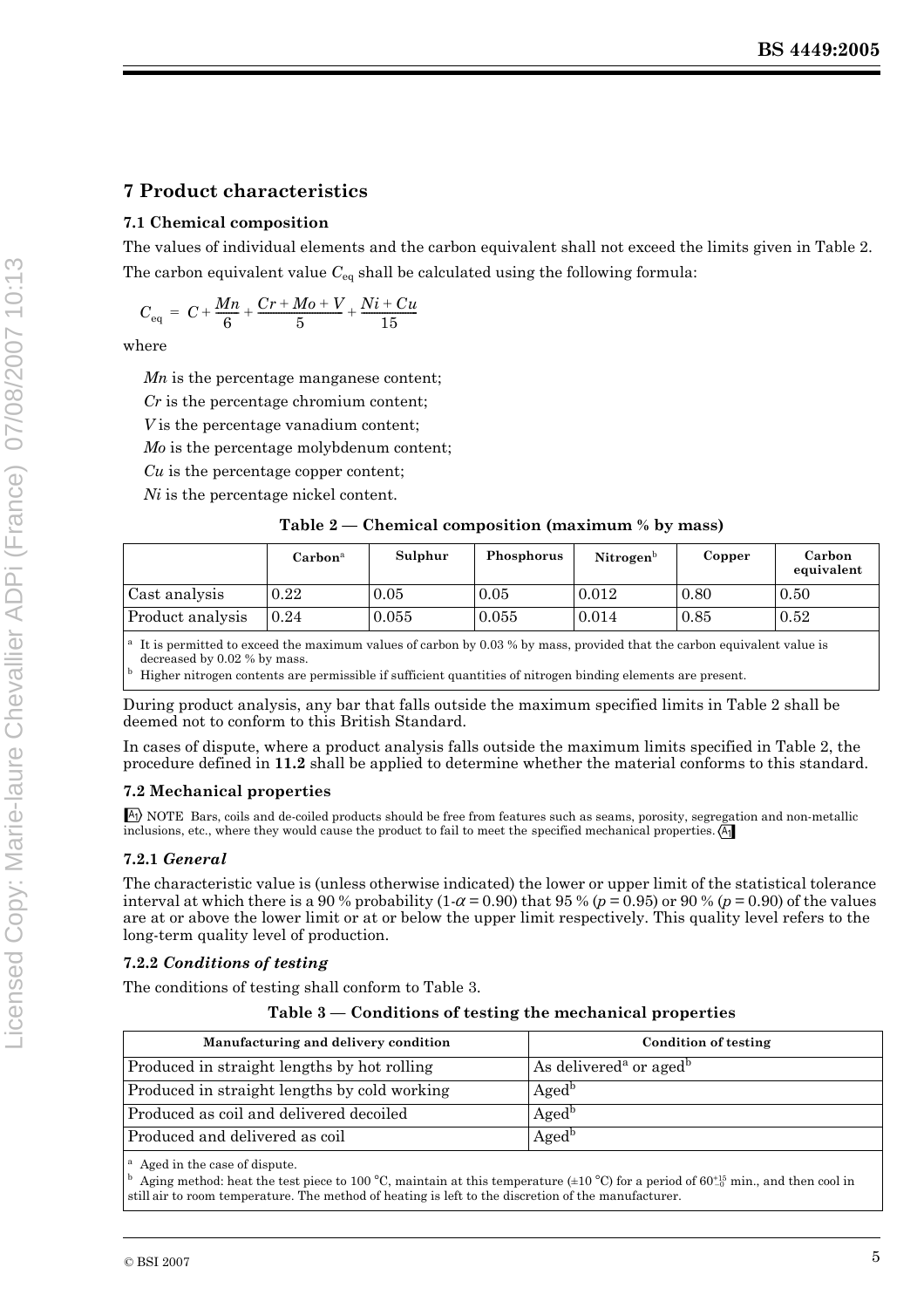## **7.2.3** *Tensile properties*

<span id="page-11-0"></span>The specified characteristic values for the tensile properties are given in [Table 4.](#page-11-0)

|                                                                                 | Yield strength, $R_e$                                                           | Tensile/yield strength ratio, $R_m/R_e$ | Total elongation at maximum force, $A_{\text{st}}$ |  |
|---------------------------------------------------------------------------------|---------------------------------------------------------------------------------|-----------------------------------------|----------------------------------------------------|--|
|                                                                                 | MPa                                                                             |                                         | $\frac{0}{0}$                                      |  |
| <b>B500A</b>                                                                    | 500                                                                             | $1.05^{\mathrm{a}}$                     | $2.5^{\rm b}$                                      |  |
| <b>B500B</b>                                                                    | 500                                                                             | 1.08                                    | 5.0                                                |  |
| <b>B500C</b>                                                                    | 500                                                                             | $\geq 1.15, \leq 1.35$                  | 7.5                                                |  |
| <sup>a</sup> $R_m/R_e$ characteristic is 1.02 for sizes below 8 mm.             |                                                                                 |                                         |                                                    |  |
| $h_{\text{et}}$ characteristic is 1.0 % for sizes below 8 mm.                   |                                                                                 |                                         |                                                    |  |
| Values of $R_a$ specified are characteristic with $p = 0.95$ .                  |                                                                                 |                                         |                                                    |  |
| Values of $R_m/R_e$ and $A_{gt}$ specified are characteristic with $p = 0.90$ . |                                                                                 |                                         |                                                    |  |
|                                                                                 | Calculate the values of $R_m$ and $R_e$ using the nominal cross sectional area. |                                         |                                                    |  |

|  | Table 4 – Characteristic tensile properties |  |  |
|--|---------------------------------------------|--|--|
|--|---------------------------------------------|--|--|

The absolute maximum permissible value of yield strength is 650 MPa.

For yield strength  $(R_e)$ , the upper yield strength  $(R_{\text{eff}})$  shall apply. Determine the yield strength  $(R_e)$  from the 0.2 % proof strength  $(R_{p0.2})$  if a yield phenomenon is not present.

## **7.2.4** *Fatigue strength*

## **7.2.4.1** *General*

<span id="page-11-1"></span>Reinforcing bars, coils and decoiled products shall be subject to fatigue testing. When submitted to axial force controlled fatigue testing, using a stress ratio ( $\sigma_{min}/\sigma_{max}$ ) of 0.2, and stress range as given in [Table 5](#page-11-1), test samples shall survive five million stress cycles.

| Bar size       | Stress range |
|----------------|--------------|
| mm             | MPa          |
| $\leqslant$ 16 | 200          |
| $>16, \le 20$  | 185          |
| $>20, \le 25$  | 170          |
| $>25, \le 32$  | 160          |
| >32            | 150          |

**Table 5 — Fatigue test conditions**

## **7.2.4.2** *Bars and coils*

Reinforcing bars from each production site shall be subject to fatigue testing, to determine the fatigue characteristics of a particular geometrical shape and process route. The fatigue properties for each steel grade and process route shall be established at an applicable testing laboratory, initially by testing samples selected from the upper, middle and bottom of the product diameter range. At least once a year, samples shall be tested from different bars or coils of one diameter from each process route. Test samples shall be selected so that all diameters for each process route shall be tested over a five-year period.

## **7.2.4.3** *Decoiled product*

Decoiled products, from each production site, shall be subject to fatigue testing. Initially, samples shall be taken from each production site from one decoiling machine type from the largest diameter produced. At a frequency of at least once per year, samples of one diameter shall be selected for test from each production site, from one decoiling machine. Sampling shall be carried out in such a way that the combination of material manufacturing route, type of decoiler and individual machines are covered over a five-year period.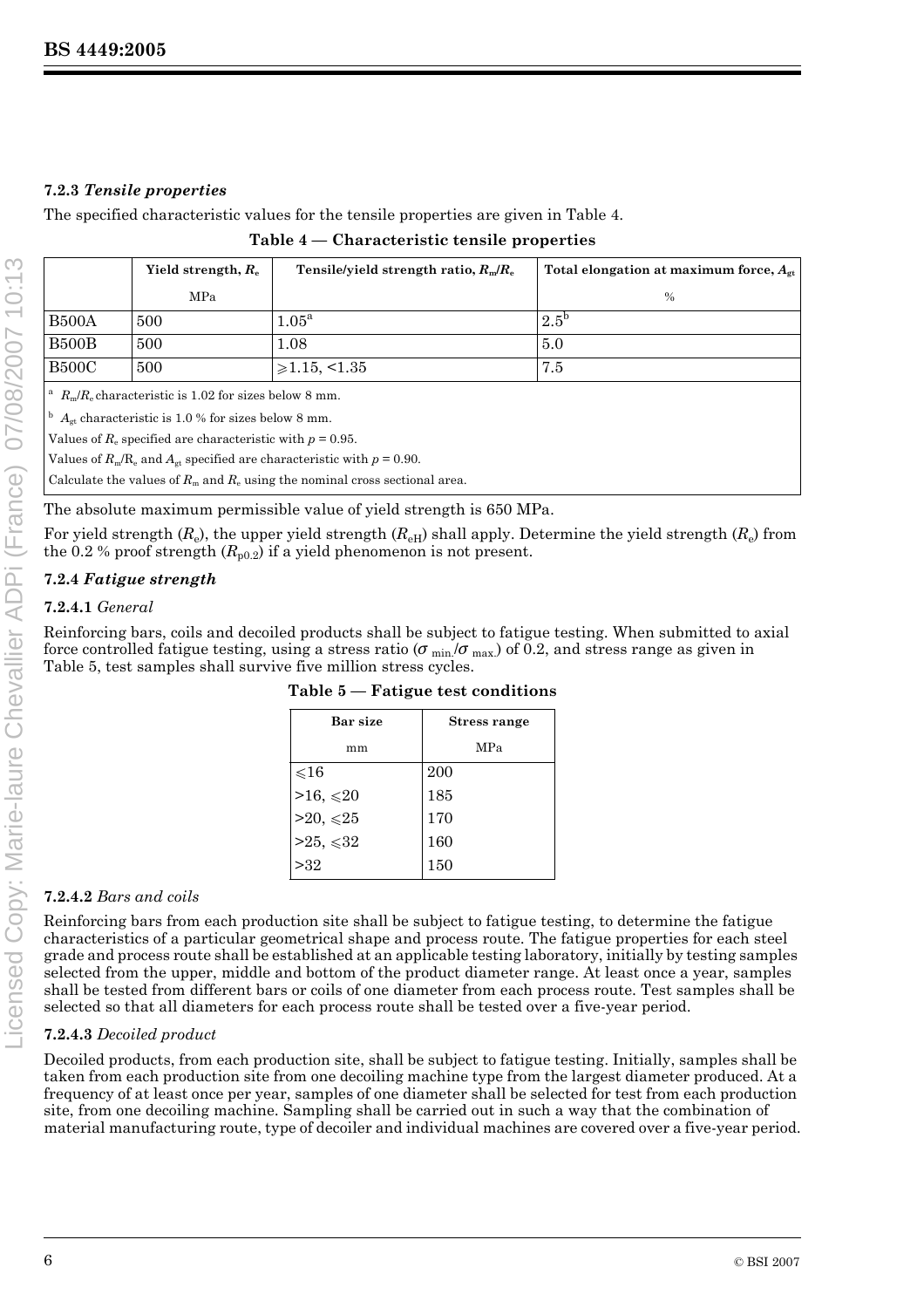### **7.2.4.4** *Sampling*

Each test unit shall comprise ten test specimens. For each diameter, from each test unit, five bars shall be selected for test. The test specimens shall not exhibit isolated defects that are not characteristic of the product from which they are selected.

#### **7.2.4.5** *Retests*

The products shall be deemed to conform to this standard if all five test pieces endure five million stress cycles.

If one of the five test pieces produces a valid failure, a further five samples from the test unit shall be tested. If one of these further samples fails the test, then the material shall be deemed not to conform to this standard, and an investigation shall be carried out and appropriate actions shall be taken. If all five further test pieces endure five million stress cycles, then the material shall be deemed to comply with this standard.

In the case of any failure, the test shall be considered invalid if it is initiated from a defect unique to the test piece or in the area within 2*d* of the testing machine grips (where *d* is the nominal bar diameter); in this case a further single test shall be carried out (see BS EN ISO 15630-1:2002).

#### **7.2.5** *Bend performance*

Bend performance shall be demonstrated by means of the following rebend test.

Bend the test pieces through an angle of 90°, around a mandrel with a diameter not exceeding those specified in [Table 6](#page-12-0), age the test piece and then bend back by at least 20°.

<span id="page-12-0"></span>After the test, the specimen shall show no sign of fracture or cracks visible to a person of normal or corrected vision.

| Nominal diameter d, mm | Maximum mandrel diameter |
|------------------------|--------------------------|
| $\leq 16$              |                          |
| >16                    |                          |

#### **Table 6 — Mandrel diameters for rebend test**

#### **7.3 Dimensions, mass per metre and tolerances**

#### **7.3.1** *Preferred diameters, nominal cross sectional area and mass per metre*

The range of nominal diameters of bars shall be 6 mm to 50 mm.

NOTE 1 The preferred millimetre nominal diameters are 8, 10, 12, 16, 20, 25, 32 and 40.

NOTE 2 If a bar smaller than 8 mm is required, the recommended diameter is 6 mm.

NOTE 3 If a bar larger than 40 mm is required, the recommended diameter is 50 mm.

The range of nominal diameters of coil and decoiled product shall be 6 mm to 16 mm.

NOTE 4 The preferred millimetre nominal diameters of coil and decoiled product are 8, 10, 12 and 16. Where coil or bar is supplied for the manufacture of welded fabric to BS 4483, then preferred millimetre nominal diameters shall include 6, 7 and 9.

NOTE 5 If coil or decoiled product smaller than 8 mm is required, the recommended diameter is 6 mm.

The values for the nominal cross sectional area and mass per metre of preferred diameters shall be as given in [Table 7.](#page-13-0)

NOTE 6 The values for the nominal mass per metre are calculated from the values of the nominal cross sectional area on the basis that steels have a mass of  $0.00785 \text{ kg/mm}^2$  per metre run.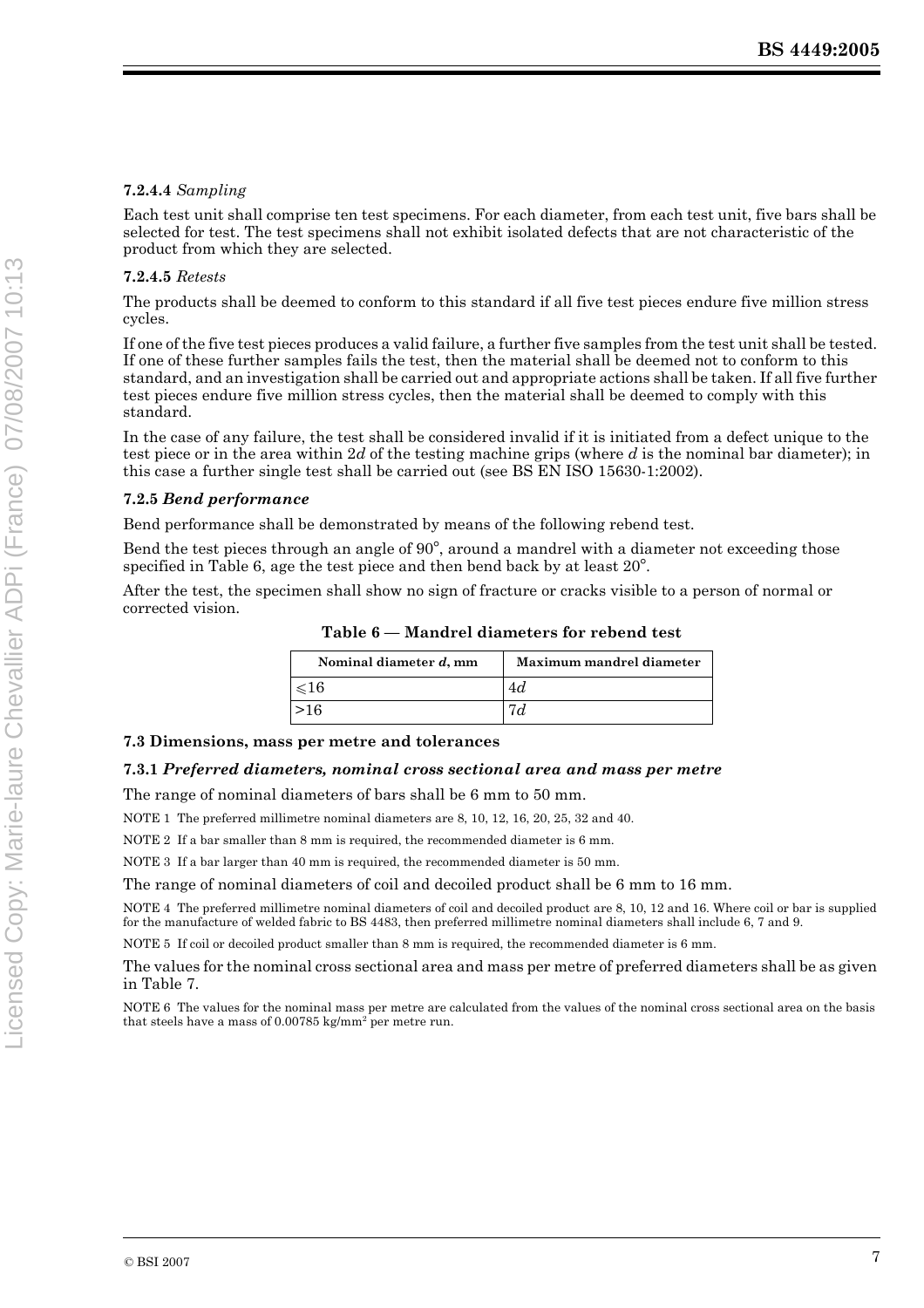| Nominal diameter                                                               | Cross sectional area | Mass per metre |  |
|--------------------------------------------------------------------------------|----------------------|----------------|--|
| mm                                                                             | mm <sup>2</sup>      | kg             |  |
| $6^{\rm a}$                                                                    | 28.3                 | 0.222          |  |
| $7^{\rm a}$                                                                    | 38.5                 | 0.302          |  |
| 8                                                                              | 50.3                 | 0.395          |  |
| $9^{\rm a}$                                                                    | 63.6                 | 0.499          |  |
| 10                                                                             | 78.5                 | 0.617          |  |
| 12                                                                             | 113                  | 0.888          |  |
| 16                                                                             | 201                  | 1.58           |  |
| 20                                                                             | 314                  | 2.47           |  |
| 25                                                                             | 491                  | 3.85           |  |
| 32                                                                             | 804                  | 6.31           |  |
| 40                                                                             | 1257                 | 9.86           |  |
| 50                                                                             | 1963                 | 15.4           |  |
| Preferred diameters for the manufacture of welded fabric to BS 4483 only.<br>a |                      |                |  |

<span id="page-13-0"></span>**Table 7 — Nominal cross-sectional area and mass per metre**

## **7.3.2** *Tolerances*

The permissible deviation from nominal mass per metre shall be not more than  $\pm 4.5$  % on nominal diameters greater than  $8 \text{ mm}$ , and  $\pm 6.0 \%$  on nominal diameters less than or equal to  $8 \text{ mm}$ .

## **7.3.3** *Length*

The nominal length of bars shall be agreed at the time of enquiry and order.

The permissible deviation from the nominal length shall be +100/–0 mm; other tolerances may be agreed at the time of enquiry and order.

## **7.3.4** *Coil mass*

The nominal coil mass shall be agreed at the time of enquiry and order.

## <span id="page-13-1"></span>**7.4 Bond strength and surface geometry**

## **7.4.1** *General*

Ribbed bars are characterized by their surface geometry, by means of which bond with the concrete is achieved.

Bond property requirements of ribbed reinforcing steels according to this standard shall be based on surface geometry, or by means of the bond test provided in [Annex A;](#page-21-0) bond property requirements based on surface geometry are preferred. The assessment criteria for the bond tests shall be as given in the appropriate design documents. A suitable means of factory production control based on the control of surface geometry shall be derived from the bond test results.

NOTE Required levels of bond strength, as measured in the bond test in [Annex A](#page-21-0), are given in BS EN 1992-1-1:2004, Annex C.

## **7.4.2** *Surface geometry*

### **7.4.2.1** *General*

Ribbed steels are characterized by the dimensions, number and configuration of transverse and longitudinal ribs. Bars, coils and decoiled products shall have two or more rows of transverse ribs uniformly distributed around the perimeter. Within each row the ribs shall be uniformly spaced. Longitudinal ribs can be present or not.

An example of a ribbed steel is given in [Figure 1](#page-14-0).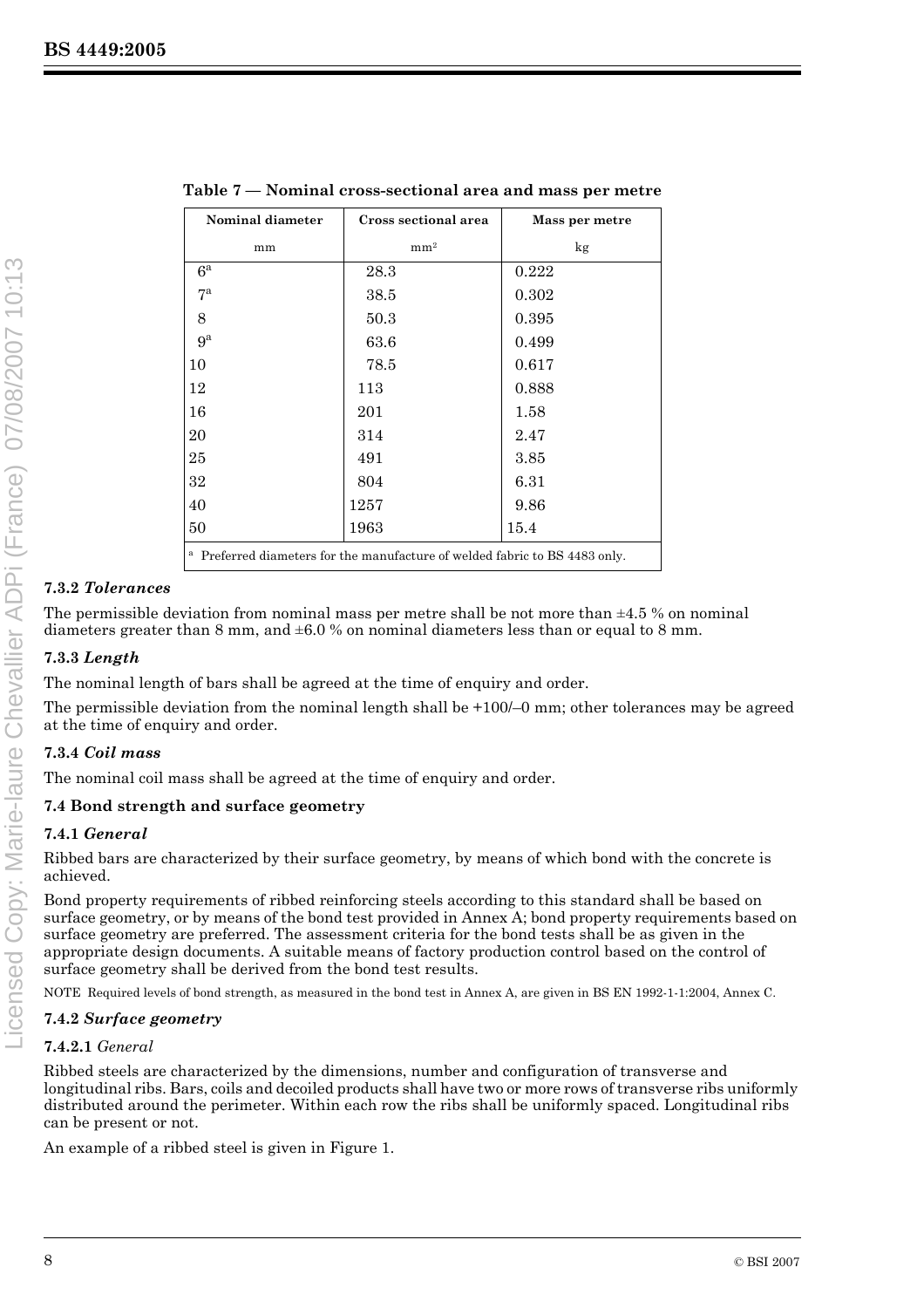

<span id="page-14-1"></span><span id="page-14-0"></span>The values for the spacing, height and rib inclination of transverse ribs shall be within the ranges given in [Table 8.](#page-14-1)

**Table 8 — Ranges for the rib parameters**

| Rib height, h      | Rib spacing, c    | Rib inclination, $\beta$     |
|--------------------|-------------------|------------------------------|
| $0.03d$ to $0.15d$ | $10.4d$ to $1.2d$ | $35^{\circ}$ to $75^{\circ}$ |

The characteristic relative rib area shall meet the requirements of [Table 9](#page-14-2). The characteristic values in [Table 9](#page-14-2) are for *p* = 0.95.

<span id="page-14-2"></span>NOTE The methods for the calculation of relative rib area are given in BS EN ISO 15630-1:2002.

**Table 9 — Characteristic relative rib area**

| Nominal bar size, d | Relative rib area |
|---------------------|-------------------|
| mm                  |                   |
| $d \leqslant 6$     | 0.035             |
| $6 < d \leq 12$     | 0.040             |
| d > 12              | 0.056             |

#### **7.4.2.2** *Transverse ribs*

Transverse ribs shall approximate to a crescent shape, and merge smoothly into the core of the product.

The projection of the transverse ribs shall extend over at least 75 % of the circumference of the product, which shall be calculated from the nominal diameter.

The transverse rib flank inclination  $\alpha$  shall be greater than or equal to 45°, and the transition from the rib to the core shall be radiused.

#### **7.4.2.3** *Longitudinal ribs*

Where longitudinal ribs are present, their height shall not exceed 0.10*d*, where *d* is the nominal diameter of the product.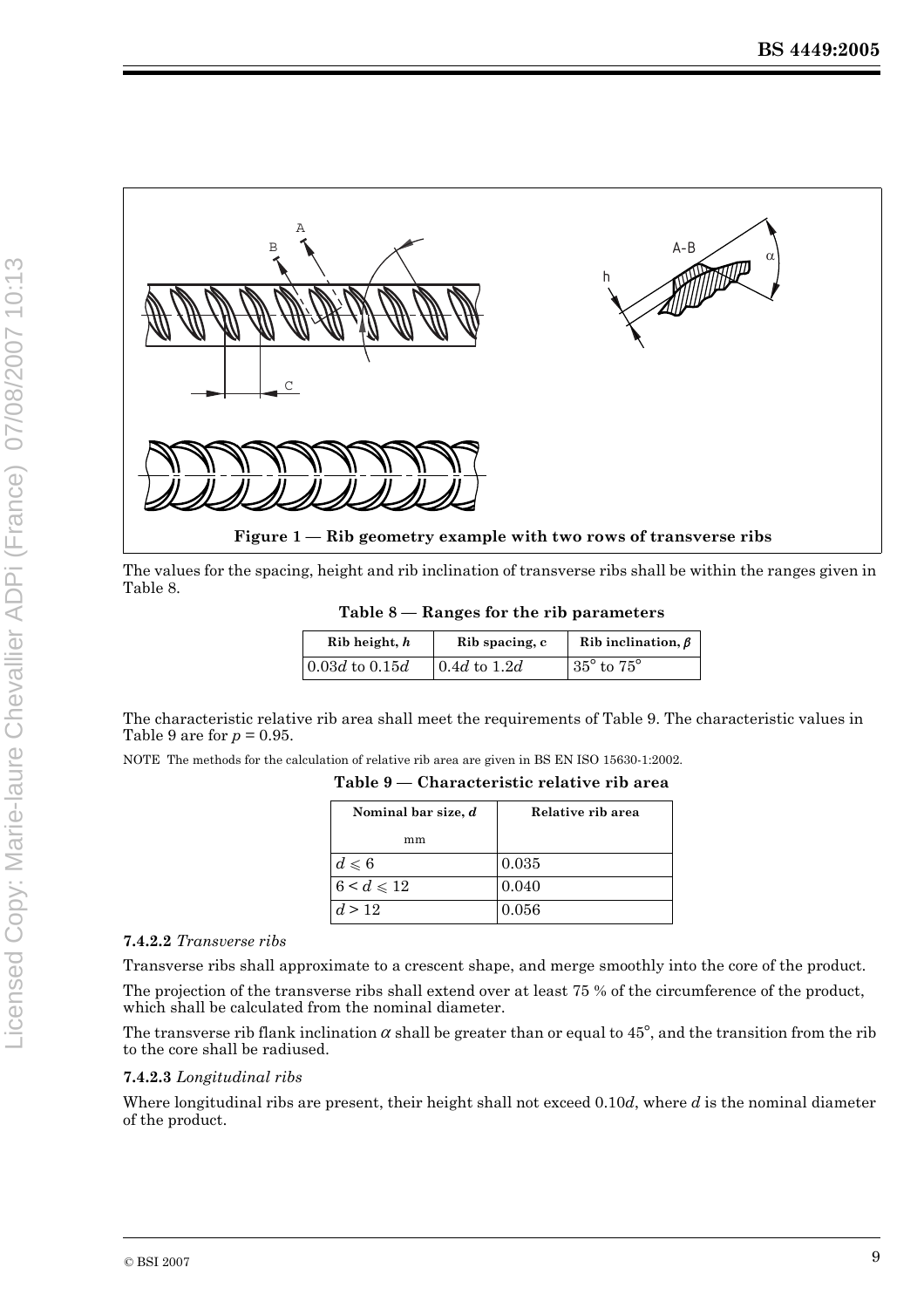## <span id="page-15-0"></span>**8 Evaluation of conformity**

## **8.1 Routine inspection and testing**

## **8.1.1** *General*

Reinforcing steels shall be produced under a permanent system of routine inspection and testing, which shall include evaluation of specified properties, as described in **8.1.2** and **8.1.3**.

## **8.1.2** *Sampling and testing of finished products*

### **8.1.2.1** *Verification of standard properties*

For the verification of standard properties, sampling and testing shall be as specified in **8.1.2.2** and **8.1.2.3**.

### **8.1.2.2** *Bars and coils*

The test unit shall be the cast or part quantity of the cast.

The rate of testing shall be as follows.

a) For chemical composition, one analysis per test unit. The chemical composition (cast analysis) of the steel shall have been determined by the steel producer.

b) For rebend tests, nominal mass per metre and surface geometry, one test piece per test unit and nominal diameter.

c) For tensile tests, one test piece per 30 t with at least three test pieces per test unit and nominal diameter. Where bars and coils are produced for the manufacture of welded fabric only, one tensile test piece shall be taken per 30 t produced.

Test results shall be evaluated in accordance with **8.1.3**.

#### **8.1.2.3** *Decoiled products*

The processor of products in coil shall ensure that the decoiled products continue to meet the specified property requirements of the appropriate grade. Inspection and testing of decoiled reinforcing bars shall include as a minimum:

a) visual inspection for surface geometry damage of every coil processed;

b) surface geometry measurement on at least one sample per day and produced size;

c) tensile testing at a frequency of at least one sample per machine type (roller or spinner) per week from each of two processed sizes. The sampling shall be such that all machines and sizes are covered in a sixmonth period. Only one sample shall be taken from each coil.

Testing may be carried out either by the processor using its own resources (internal or external) or by the processor in co-operation with the coil manufacturer. The tests shall not be seen as release tests, but as the basis for the assessment of the long-term quality level (LTQL) as described in **[8.2](#page-16-1)**.

### **8.1.3** *Evaluation of test results*

### **8.1.3.1** *Tensile properties*

**8.1.3.1.1** Where the characteristic value *C*v is specified as a lower limit, the results shall be deemed to conform to this standard if either:

a) all individual values are greater than or equal to the specified characteristic value *C*v; or

b)  $\bar{x} \geq C_v + a_1$ 

where

 $a_1$  is 10 MPa for  $R_e$ , zero for  $R_m/R_e$  and 0 % for  $A_{gt}$ ,

and all individual values are greater than or equal to the minimum values given in [Table 10](#page-16-0).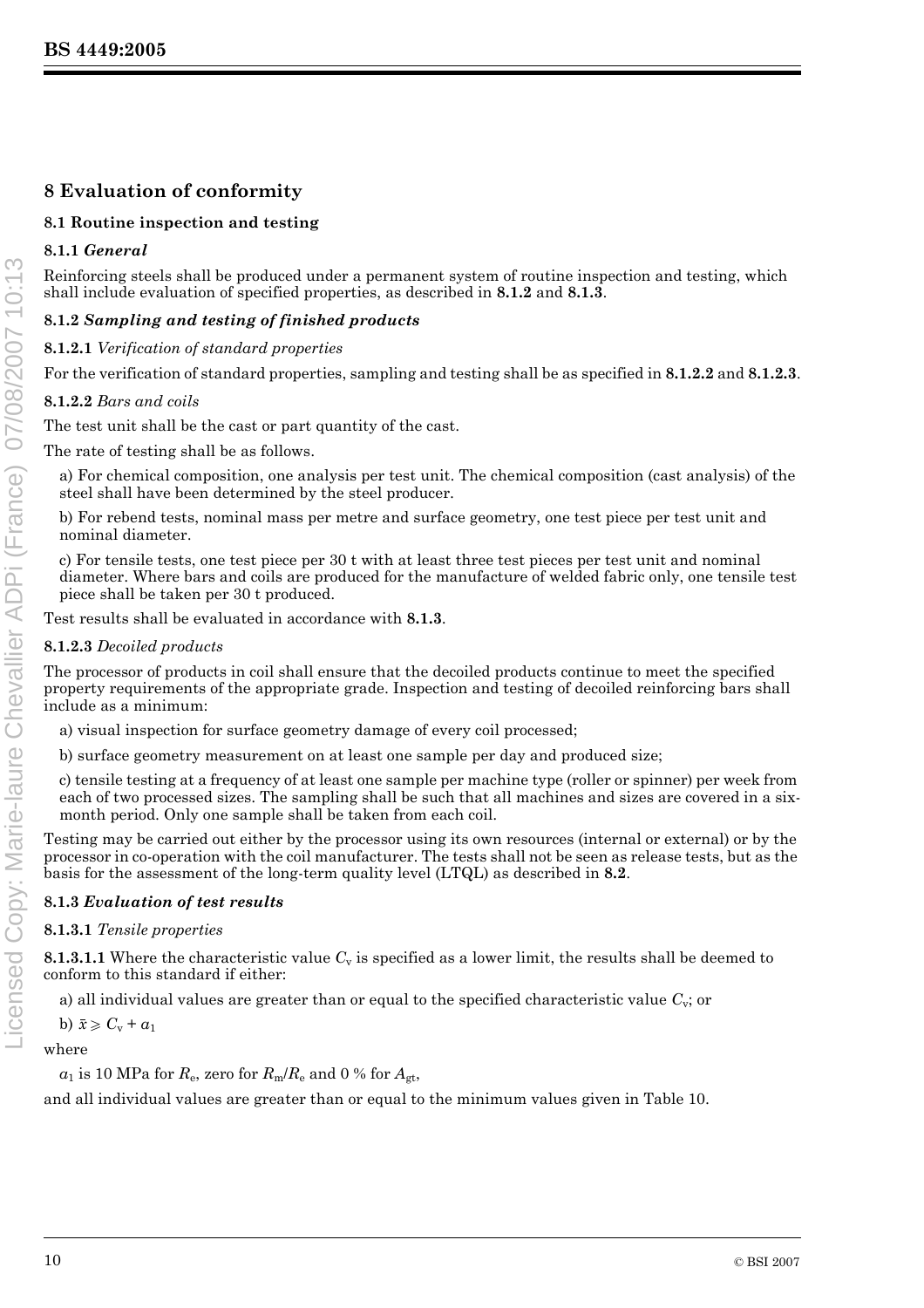<span id="page-16-0"></span>

| Performance<br>characteristic       | Minimum value     |              |              | Maximum value |              |              |
|-------------------------------------|-------------------|--------------|--------------|---------------|--------------|--------------|
|                                     | <b>B500A</b>      | <b>B500B</b> | <b>B500C</b> | <b>B500A</b>  | <b>B500B</b> | <b>B500C</b> |
| $R_{\rm e}$ , MPa                   | 485               | 485          | 485          | 650           | 650          | 650          |
| $R_{\rm m}/R_{\rm e}$               | 1.03 <sup>a</sup> | 1.06         | 1.13         | N/A           | N/A          | 1.38         |
| $A_{gt}$ , %                        | 2.0 <sup>b</sup>  | 4.0          | 6.0          | N/A           | N/A          | N/A          |
| $\alpha$ 1.01 for sizes below 8 mm. |                   |              |              |               |              |              |

**Table 10 — Absolute minimum and maximum values of tensile properties**

 $b$  0.8 % for sizes below 8 mm.

**8.1.3.1.2** Where the characteristic value  $C_v$  is specified as an upper limit (i.e. for  $R_m/R_e$  of grade B500C), the results shall be deemed to conform to this standard if either:

all individual values of  $R_m/R_e$  are equal to or lower than the specified upper characteristic value of 1.35; or

c)  $\bar{x} \leqslant 1.35$  for  $R_{\rm m}/R_{\rm e}$  and all individual values for  $R_{\rm m}/R_{\rm e}$  are equal to or lower than the maximum value given in [Table 10.](#page-16-0)

#### **8.1.3.2** *Bend performance, geometry, mass per metre*

In the rebend test, all test pieces shall fulfil the requirements of **7.2.5**.

If testing the surface geometry, the results shall meet the requirements of **[7.4](#page-13-1)**.

If testing the mass per metre, no individual value shall be outside the tolerances specified in **7.3.2**.

#### **8.1.3.3** *Retests*

If any test specimen fails to meet the yield strength, tensile/yield strength ratio, total elongation at maximum force, rebend or rib geometry requirements, two additional test specimens shall be taken from different bars of the same batch to undergo tests. If both additional test specimens pass the retests, the batch shall be deemed to conform to this standard. If either of the additional test specimens fails the retests, the batch shall be deemed not to conform to this standard.

### **8.1.4** *Traceability and test reports*

Delivered batches shall be identifiable and traceable to the manufacturer and to their production data. The manufacturer shall establish and maintain the records required and shall identify the products and their delivery documentation accordingly.

For each delivery, manufacturers shall supply the following information:

a) the cast number and cast analysis, including all specified elements and elements used for the calculation of the carbon equivalent value;

- b) the carbon equivalent value;
- c) the results of the tensile and rebend tests;
- d) the mass per metre;
- e) the manufacturing process route; and
- f) the rolled on mill mark.

#### <span id="page-16-1"></span>**8.2 Assessment of the long term quality level**

#### **8.2.1** *Material produced under a third party product certification scheme*

The results of tests on all test units of continuous production shall be collated and statistically evaluated for  $R_{\rm e}$ ,  $A_{\rm gt}$ , and  $R_{\rm m}/R_{\rm e}$ , taking either the number of results corresponding to the preceding six months' operation or the last 200 results, whichever is the greater.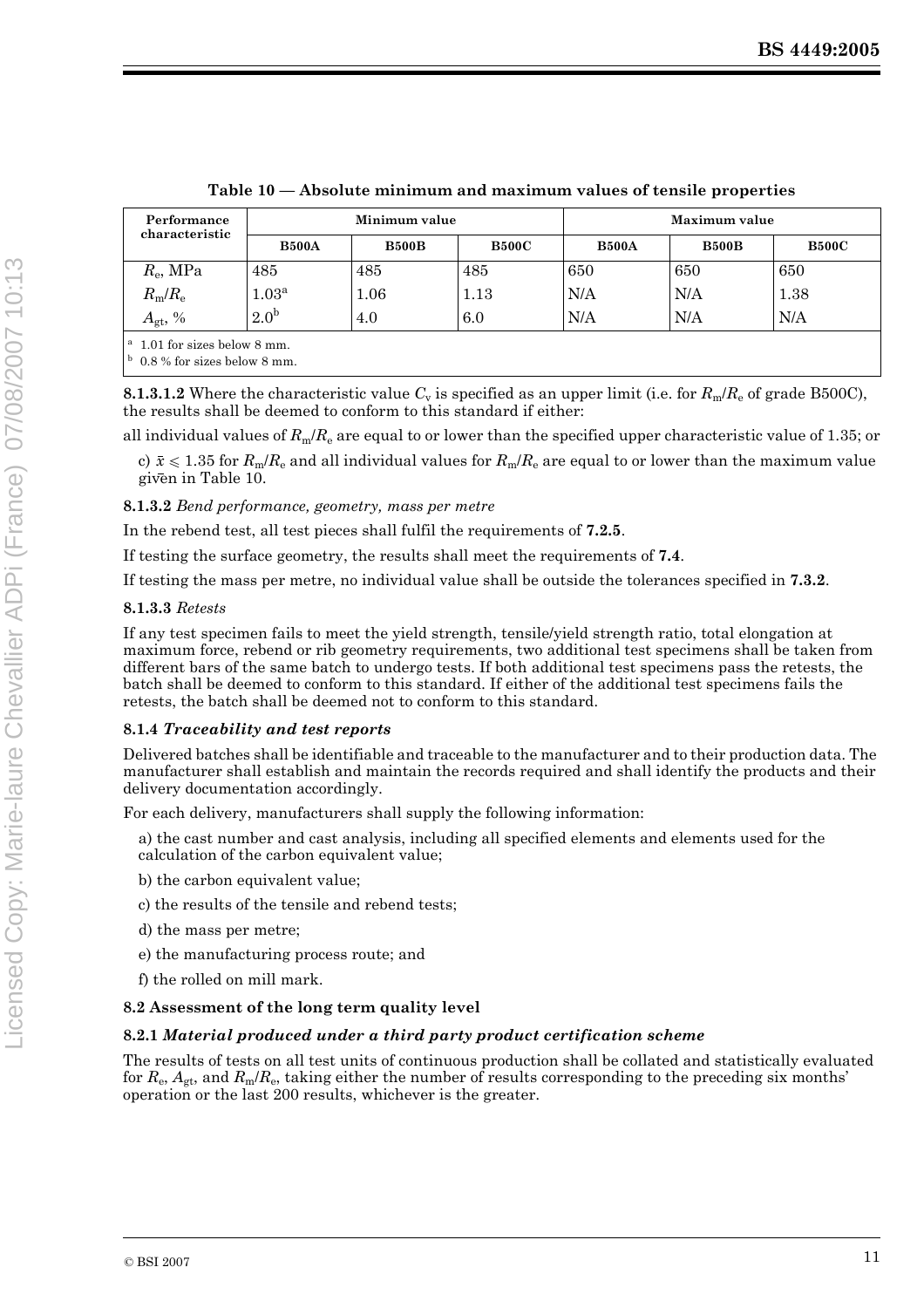## **8.2.2** *Determination of the long-term quality level*

The evaluation shall be carried out per nominal diameter.

The following requirement shall be satisfied for  $R_{\rm e}$ ,  $A_{\rm gt}$  and  $R_{\rm m}/R_{\rm e}$ :

 $\bar{x} - ks \geqslant C_{\rm v}$ 

## where

 $\bar{x}$  is the average value;

*s* is the estimate of the standard deviation of the population;

*k* is the coefficient listed in [Table 11](#page-17-0) for  $R_e$  and in [Table 12](#page-18-2) for  $A_{gt}$  and  $R_m/R_e$ ;

 $C_{v}$  is the specified characteristic value.

The foregoing is based on the assumption that the distribution of a large number of results is normal but this is not a requirement of this standard. However, the following alternative methods may be used to establish conformity of the production with the requirements of this British Standard:

a) graphical methods including control charts;

b) non-parametric statistical techniques.

## **8.2.3** *Material not covered by a third party product certification scheme*

Material not covered by a third party product certification scheme shall be assessed by acceptance tests on each batch (see [Annex B\)](#page-28-0).

#### <span id="page-17-0"></span>**Table 11 — Coefficient** *k* **as a function of the number** *n* **of test results (for a reliable failure rate of 5 % [***p* **= 0.95] at a probability of 90 %)**

| $\boldsymbol{n}$ | $\boldsymbol{k}$ | $\boldsymbol{n}$ | $\boldsymbol{k}$ |
|------------------|------------------|------------------|------------------|
| $\bf 5$          | 3.40             | $30\,$           | 2.08             |
| $\,6\,$          | 3.09             | 40               | $2.01\,$         |
| $\overline{7}$   | 2.89             | 50               | 1.97             |
| $\,8\,$          | 2.75             | 60               | 1.93             |
| 9                | $2.65\,$         | 70               | 1.90             |
| $10\,$           | $2.57\,$         | 80               | 1.89             |
| $11\,$           | $2.50\,$         | 90               | 1.87             |
| $12\,$           | $2.45\,$         | 100              | 1.86             |
| $13\,$           | 2.40             | 150              | 1.82             |
| $14\,$           | $2.36\,$         | 200              | 1.79             |
| $15\,$           | 2.33             | 250              | 1.78             |
| $16\,$           | 2.30             | 300              | 1.77             |
| $17\,$           | $2.27\,$         | 400              | 1.75             |
| 18               | $2.25\,$         | 500              | 1.74             |
| 19               | 2.23             | 1000             | 1.71             |
| $20\,$           | 2.21             | $\infty$         | 1.64             |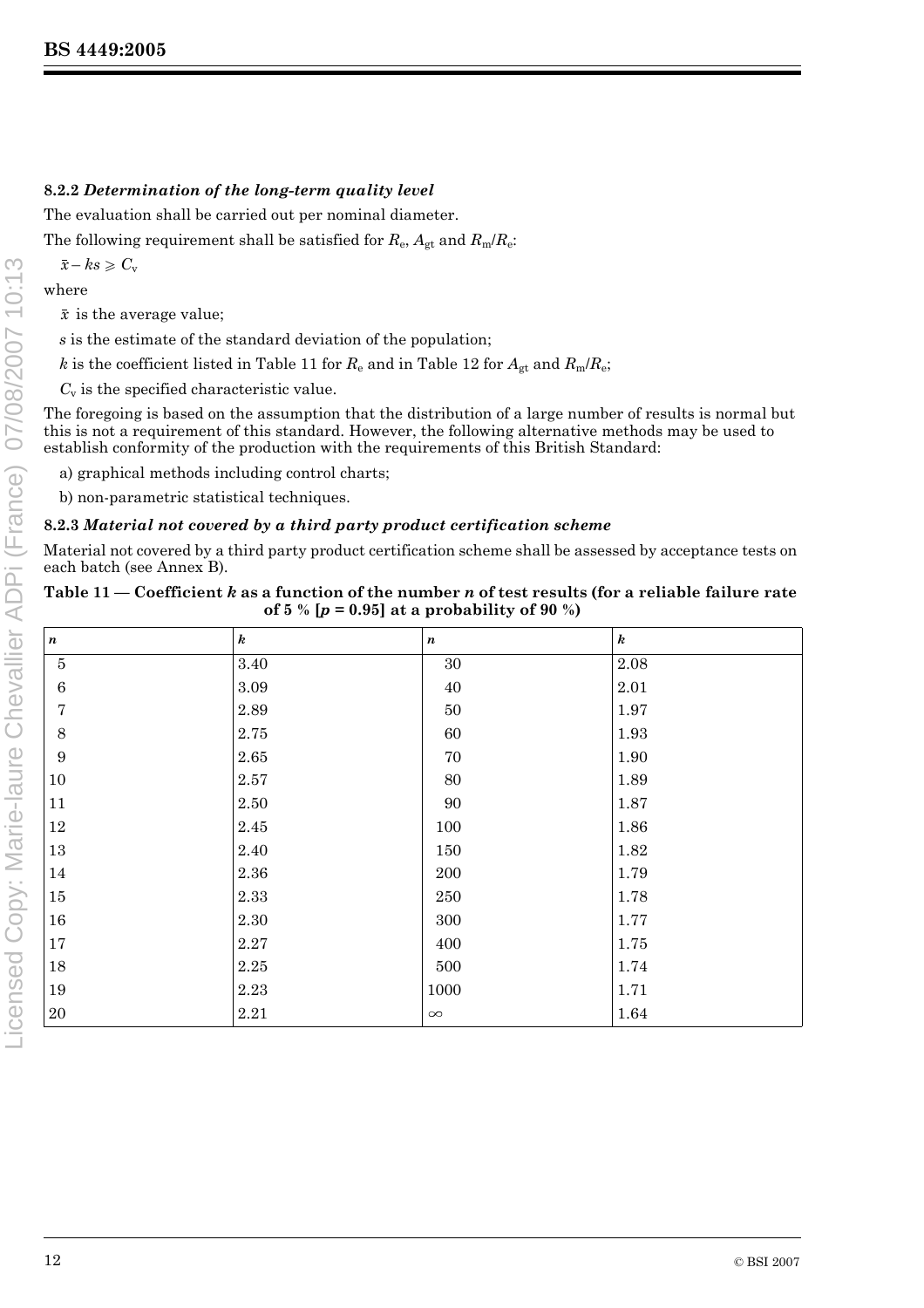| 2.74<br>5<br>2.49<br>6<br>2.33<br>7<br>2.22<br>8<br>2.13<br>9<br>2.07<br>10<br>2.01<br>11<br>12<br>1.97<br>1.93<br>13<br>1.90<br>14<br>1.87<br>15<br>1.84<br>16<br>1.82<br>17<br>1.80<br>18<br>19<br>1.78<br>1.77<br>20 | 30<br>40<br>50<br>60<br>70<br>80<br>90<br>100<br>150<br>200<br>250<br>300<br>400<br>500<br>1000<br>$\infty$ | 1.66<br>1.60<br>1.56<br>1.53<br>1.51<br>1.49<br>1.48<br>1.47<br>1.43<br>1.41<br>1.40<br>1.39<br>1.37<br>1.36<br>1.34<br>1.28 |    |
|-------------------------------------------------------------------------------------------------------------------------------------------------------------------------------------------------------------------------|-------------------------------------------------------------------------------------------------------------|------------------------------------------------------------------------------------------------------------------------------|----|
|                                                                                                                                                                                                                         |                                                                                                             |                                                                                                                              |    |
|                                                                                                                                                                                                                         |                                                                                                             |                                                                                                                              |    |
|                                                                                                                                                                                                                         |                                                                                                             |                                                                                                                              |    |
|                                                                                                                                                                                                                         |                                                                                                             |                                                                                                                              |    |
|                                                                                                                                                                                                                         |                                                                                                             |                                                                                                                              |    |
|                                                                                                                                                                                                                         |                                                                                                             |                                                                                                                              |    |
|                                                                                                                                                                                                                         |                                                                                                             |                                                                                                                              |    |
|                                                                                                                                                                                                                         |                                                                                                             |                                                                                                                              |    |
|                                                                                                                                                                                                                         |                                                                                                             |                                                                                                                              |    |
|                                                                                                                                                                                                                         |                                                                                                             |                                                                                                                              |    |
|                                                                                                                                                                                                                         |                                                                                                             |                                                                                                                              |    |
|                                                                                                                                                                                                                         |                                                                                                             |                                                                                                                              |    |
|                                                                                                                                                                                                                         |                                                                                                             |                                                                                                                              |    |
|                                                                                                                                                                                                                         |                                                                                                             |                                                                                                                              |    |
|                                                                                                                                                                                                                         |                                                                                                             |                                                                                                                              |    |
|                                                                                                                                                                                                                         |                                                                                                             |                                                                                                                              |    |
| NOTE For the rebend test, it is recommended that the bending rate is approximately three revolutions per minute.<br><b>10 Identification</b>                                                                            |                                                                                                             |                                                                                                                              |    |
| 10.1 General                                                                                                                                                                                                            |                                                                                                             |                                                                                                                              |    |
| Each reinforcing steel shall have identification marks to identify the manufacturer, according to the<br>requirements of Annex C.                                                                                       |                                                                                                             |                                                                                                                              |    |
| Where CE marking is required, product marking shall be in accordance with BS EN 10080:2005.                                                                                                                             |                                                                                                             |                                                                                                                              |    |
| $\ensuremath{\mathbb{O}}$ BSI 2007                                                                                                                                                                                      |                                                                                                             |                                                                                                                              | 13 |

<span id="page-18-2"></span>**Table 12 — Coefficient** *k* **as a function of the number** *n* **of test results (for a reliable failure rate of 10 % [***p* **= 0.90] at a probability of 90 %)**

## <span id="page-18-0"></span>**9 Test methods**

## <span id="page-18-1"></span>**10 Identification**

### **10.1 General**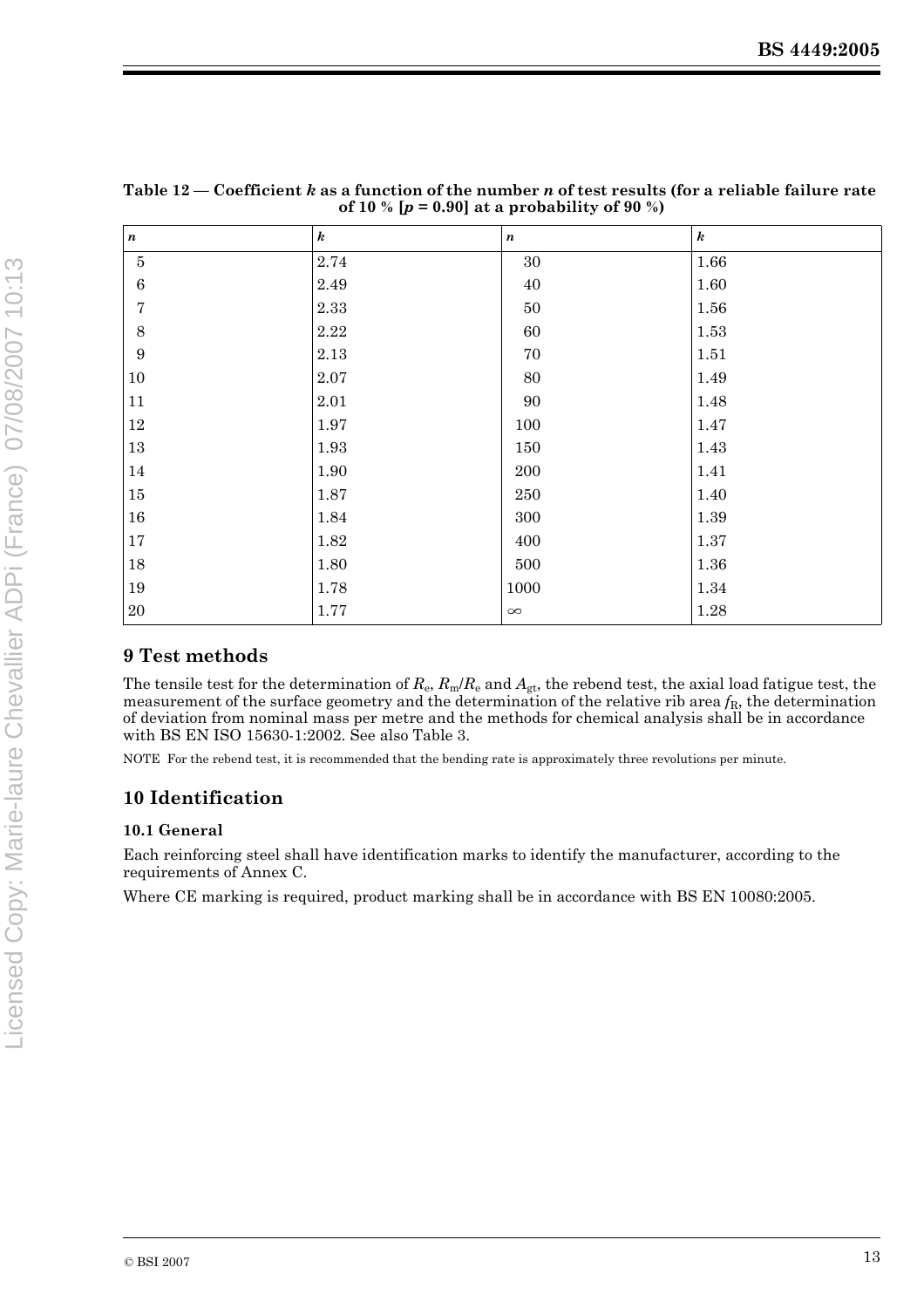## **10.2 Identification of steel grade**

The steel grade shall be identified by the product's surface features (arrangement of the transverse ribs) as follows:

Grade B500A: bars shall have two or more series of parallel transverse ribs with the same angle of inclination and the same direction for each series. An example of rib pattern of grade B500A with four transverse rib series is given in [Figure 2.](#page-19-0)



**Figure 2 — Example of rib pattern for grade B500A**

<span id="page-19-0"></span>Grade B500B: bars shall have two or more series of parallel transverse ribs. For bars with two or three rib series, one of the series shall be at a contrary angle to the others; and for bars with four rib series, two of the series shall be at a contrary angle to the others. An example of rib pattern of grade B500B with four transverse rib series is given in [Figure 3.](#page-19-1)



**Figure 3 — Example of rib pattern for grade B500B**

<span id="page-19-1"></span>Grade B500C: bars shall have the same arrangement of rib series as for B500B. However, in each rib series, the ribs shall alternate between a higher and lower angle with respect to the bar axis. The difference between the angles of the different ribs and the bar axis shall be at least 10°. An example of rib pattern of grade B500C with two transverse rib series is given in [Figure 4.](#page-19-2)



<span id="page-19-2"></span>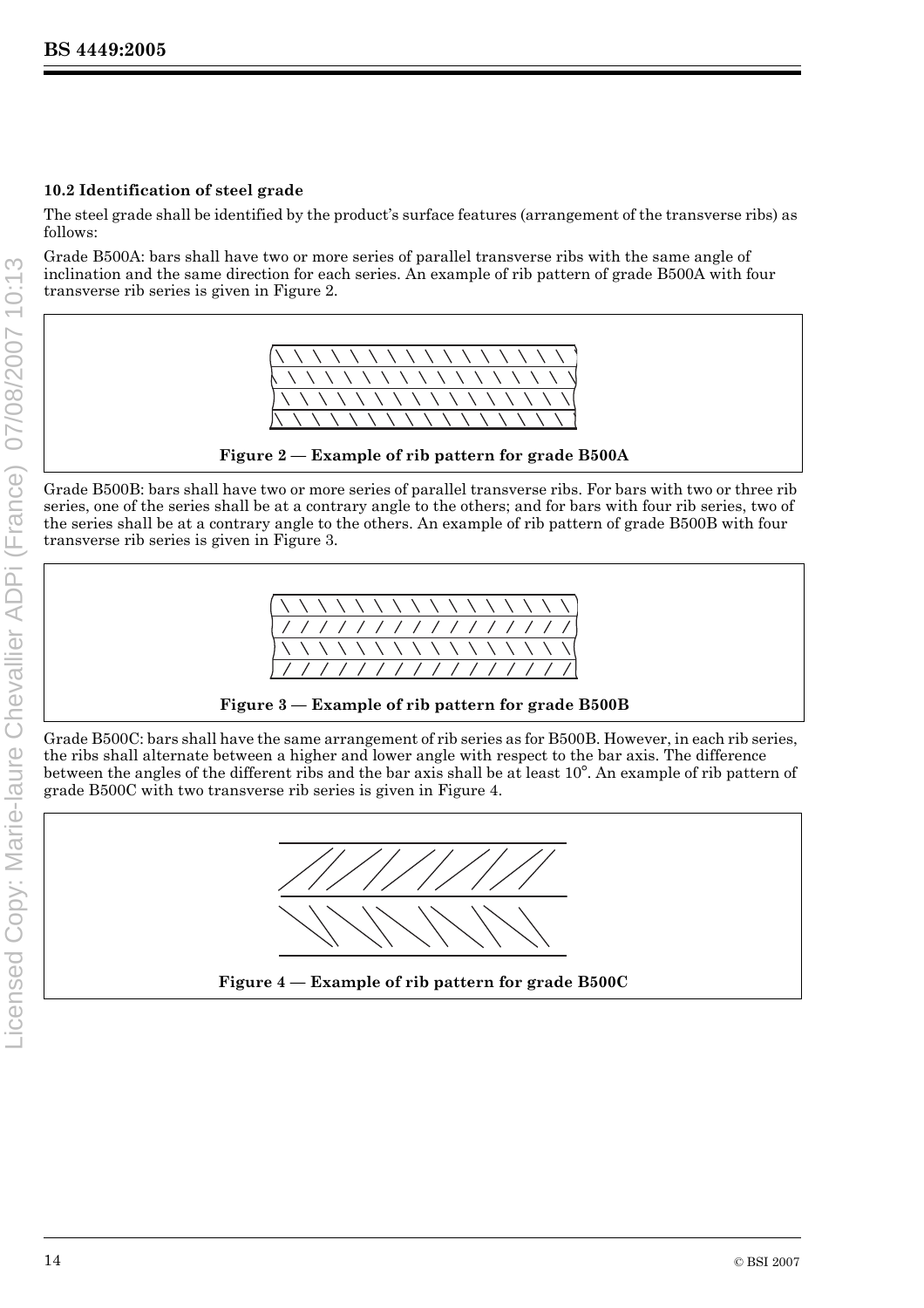## <span id="page-20-0"></span>**11 Verification of properties in the case of dispute**

## **11.1 Mechanical properties**

**11.1.1** Whenever the determination of a property specified in this standard as a characteristic value creates a dispute, the value shall be verified by selecting and testing three test pieces from various pieces from the batch under examination.

If one test result is less than the specified characteristic value both the test piece and the test method shall be carefully examined. If there is a local fault in the test piece or reason to believe that an error has occurred in the test, the test result shall be ignored. In this case a further single test shall be carried out.

If the three valid test results are equal to or greater than the specified characteristic value, the batch shall be deemed to conform to this standard. If not, the requirements of **11.1.2** apply.

**11.1.2** If **11.1.1** is not fulfilled, 10 additional test pieces shall be selected from different bars, coils or decoiled products in the batch.

The batch shall be deemed to conform to this standard if the average test result of the 10 test pieces is higher than the characteristic value and the individual values are higher than the minimum and lower than the maximum values given in [Table 10](#page-16-0).

If not the batch is rejected.

**11.1.3** Whenever the determination of rebend characteristics is a cause for dispute, they shall be verified by selecting and testing three specimens from different bars, coils or decoiled products in the batch. If all three specimens pass the tests, the batch shall be deemed to conform, otherwise the batch shall be deemed not to conform to this British Standard.

### <span id="page-20-1"></span>**11.2 Product analysis**

If during product analysis, a single sample falls outside the maximum deviation limits for the composition range of a specified element, given in [Table 2](#page-10-1), further samples shall be selected from the remainder of the batch as follows:

a) at least two samples from the same cast for delivered masses up to 5 t;

- b) at least five samples from the same cast for delivered masses up to 20 t;
- c) at least eight samples for delivered masses over 20 t.

If any of the further samples analysed fall outside the maximum product analysis levels given in [Table 2](#page-10-1) for any element, the batch shall be deemed not to conform to this standard.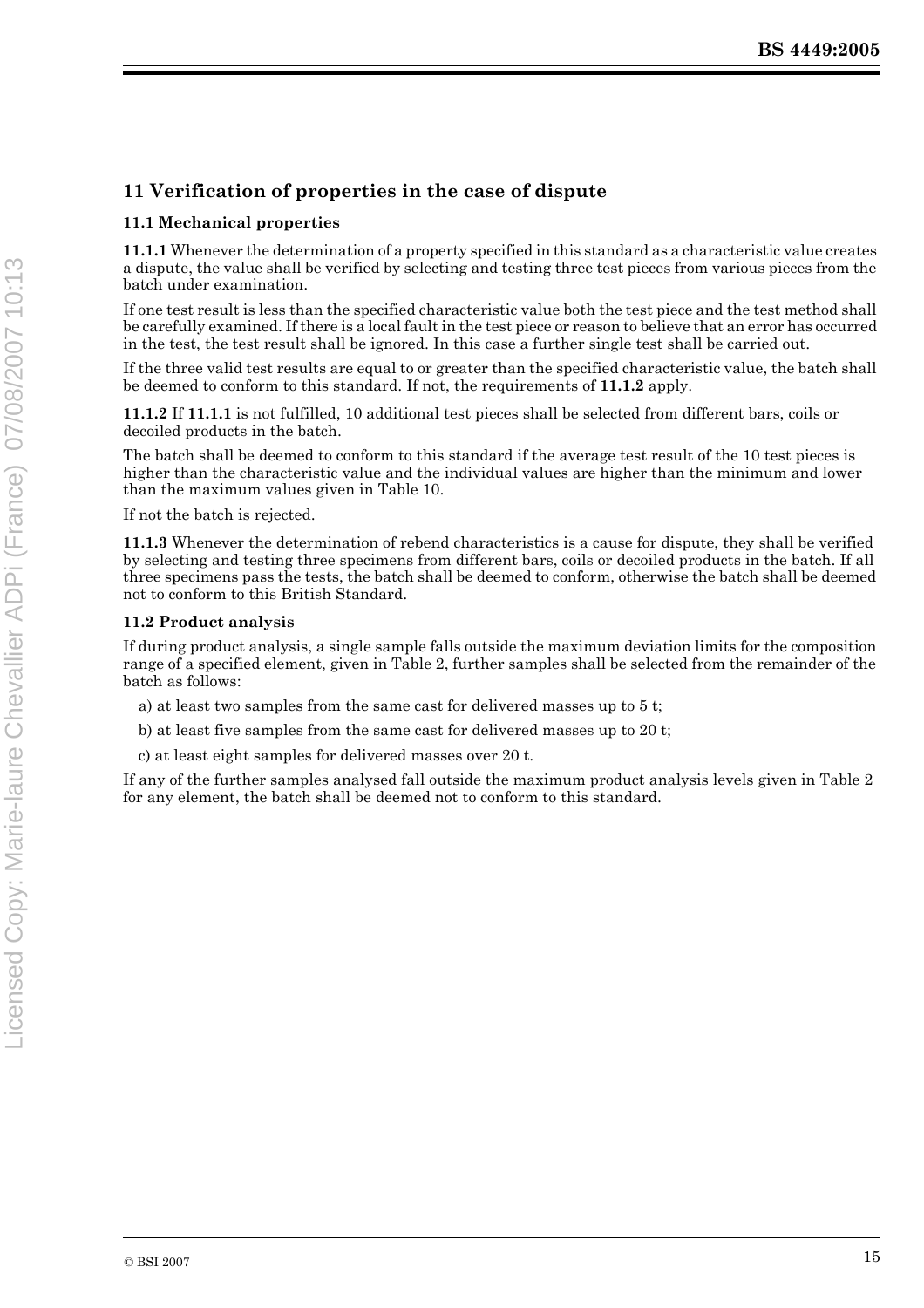## <span id="page-21-0"></span>**Annex A (normative) Bond test for ribbed reinforcing steel — Beam test**

## **A.1 Introduction**

This annex describes a method for testing the bond characteristics for ribbed bars and decoiled products to be used as reinforcing steel in concrete structures.

The beam test is intended to determine the bond of reinforcing steel and is to serve as a basis for the comparison of reinforcing bars and decoiled products of approximately the same bar or decoiled product diameter but with different surface configurations.

The test method is applicable for reinforcing steel in diameters  $\leq 32$  mm.

NOTE The method is based on the RILEM-Recommendation RC5, Bond test for reinforcement steel [1].

### **A.2 Principle of the test**

A test beam is loaded by simple flexure until complete bond failure of the reinforcing steel occurs in both half-beams or until the reinforcing steel itself fails. During loading, the slip of the two ends of the reinforcing steel is measured.

The beam used for the test consists of two parallelepipedal reinforced concrete blocks interconnected at the bottom by the reinforcing steel of which the bond is to be tested, and at the top by a steel hinge. The dimensions of the two blocks and the hinges are determined by the diameter of the reinforcing steel to be tested. The test is illustrated in [Figure A.1,](#page-21-1) [Figure A.2](#page-22-0), [Figure A.3](#page-22-1) and [Figure A.4.](#page-23-0)

The dimensions of the test beams depend on the nominal diameter of the reinforcing steel for which the bond is to be determined. For nominal diameters less than 16 mm, a beam specimen of type A is used and for nominal diameters equal to or larger than 16 mm, a beam specimen of type B is used (see [Figure A.3](#page-22-1) and [Figure A.4](#page-23-0)).

NOTE Experience of testing bars with diameters larger than 32 mm is limited. To use the test method of this annex for such large diameters, a type testing program should be performed to evaluate the applicability of the test method.



<span id="page-21-1"></span>**Key**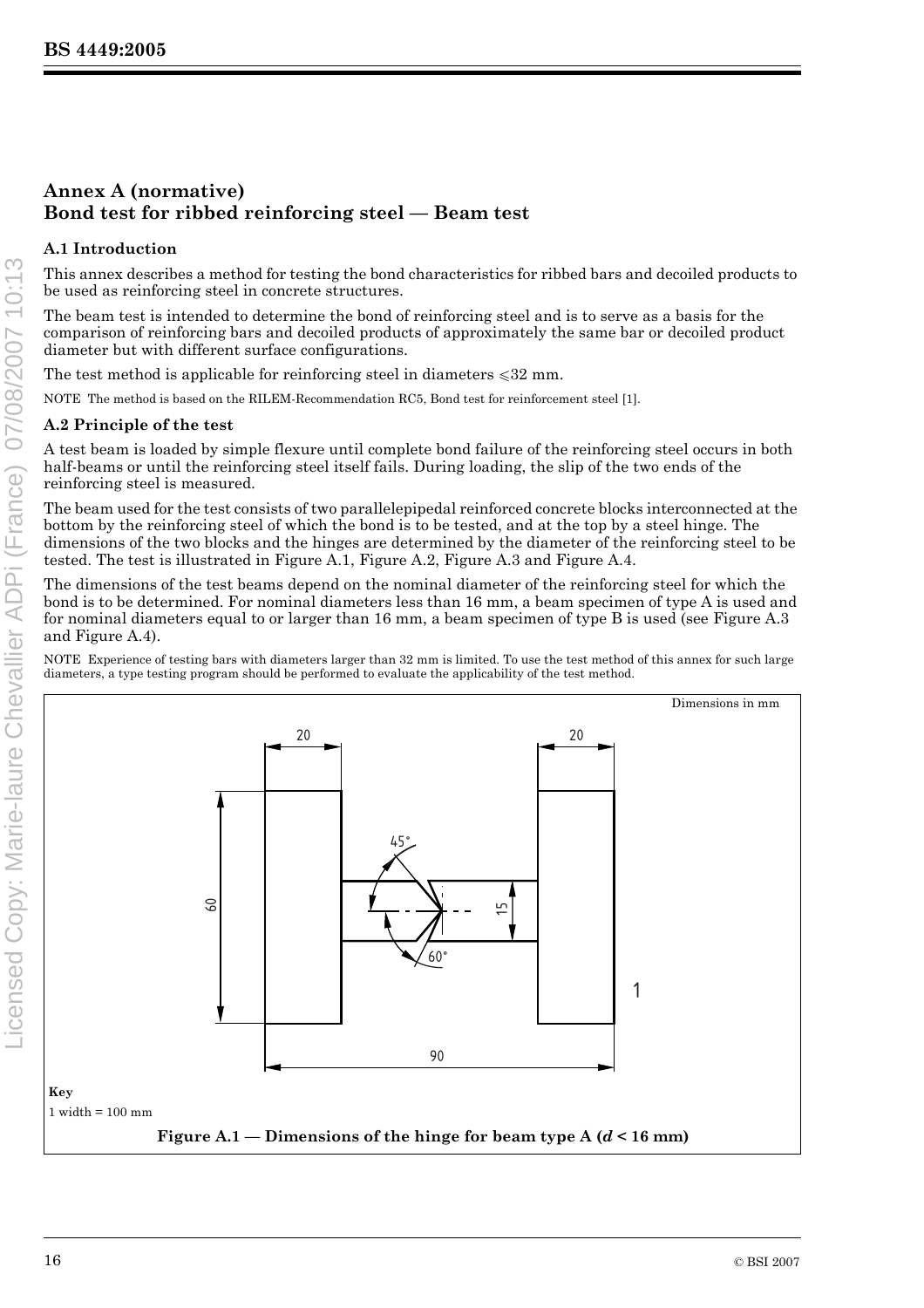<span id="page-22-1"></span><span id="page-22-0"></span>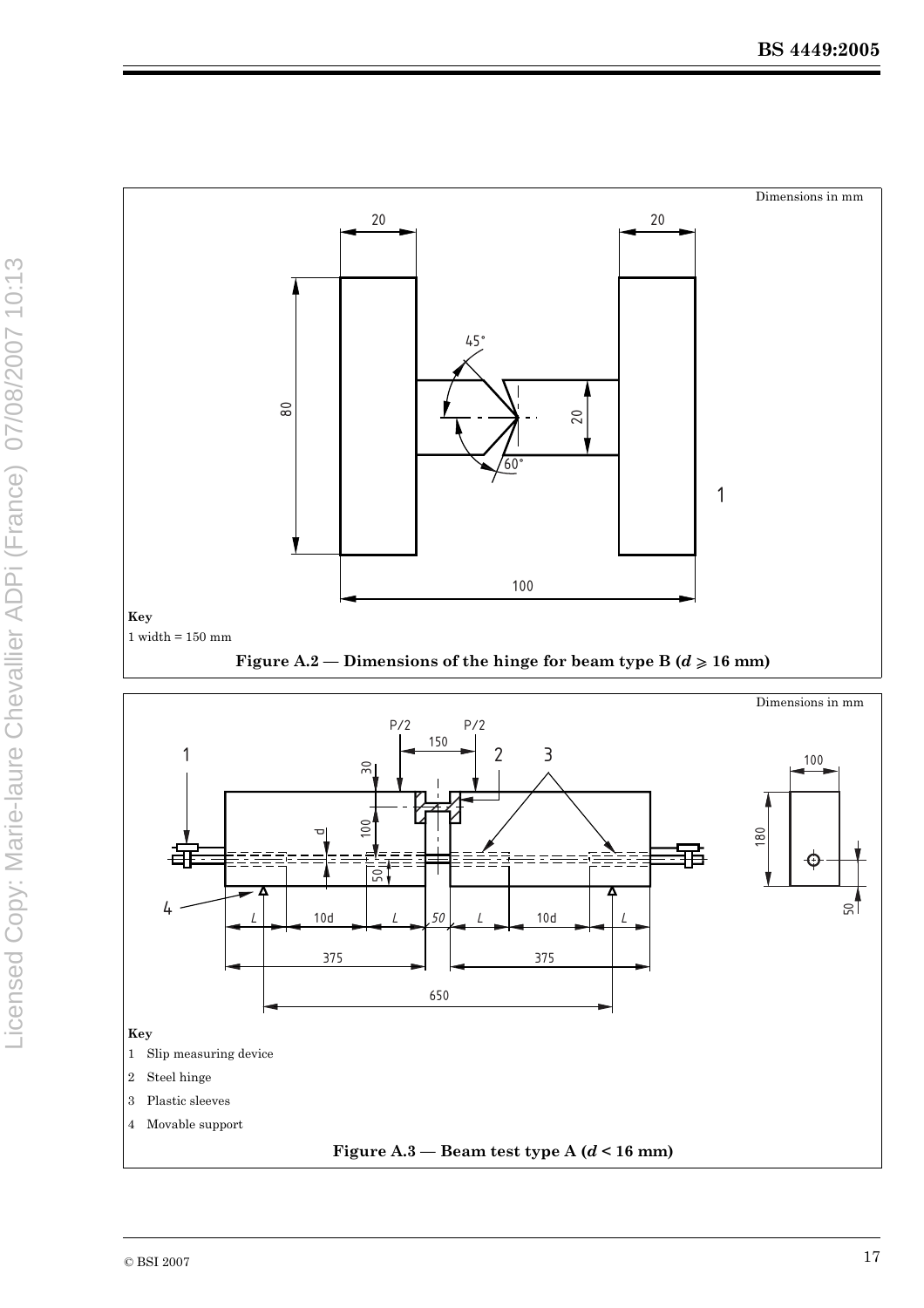

## <span id="page-23-0"></span>**A.3 Samples and specimens**

If various sizes of the same technical class of reinforcing steel and the same surface configuration are to be tested, they may be grouped into series. All diameters within a group shall have the same configuration with regard to ribs. A suitable grouping is shown in [Table A.1](#page-23-1).

<span id="page-23-1"></span>NOTE To have the same surface configuration implies that the relationship between rib height/bar-or-decoiled product diameter and rib spacing/bar-or-decoiled product diameter as well as the rib inclination is the same.

**Table A.1 — Series of reinforcing steel diameters for testing of bond**

| Denomination of the series | Range of nominal diameters, | Representative nominal<br>diameter of the series |  |
|----------------------------|-----------------------------|--------------------------------------------------|--|
|                            | mm                          | mm                                               |  |
| Small diameters            | $d \leq 10$                 | 8                                                |  |
| Medium diameters           | $10 < d \le 20$             | 16                                               |  |
| Large diameters            | $20 < d \leqslant 32$       | 32                                               |  |
| Very large diameters       | $32 < d \le 50$             | Each size to be tested                           |  |

Twenty-five beam tests shall be carried out for each series and type of surface geometry with the representative diameter of the series. Samples shall be selected to minimize the variation in surface configuration within a series. If all samples are not taken from the same bar or decoiled product, then they should be taken from as few bars or decoiled products as possible.

If the representative diameter of a series is not manufactured, the largest diameter produced in the series shall be tested.

If reinforcing steels with the same surface geometry but with different specified yield strength are to be characterized, the tests shall be carried out with the product having the highest specified yield strength.

The surface geometry of the reinforcing steel to be used in the tests shall be described in accordance with BS EN 10080:2005 and measured in accordance with BS EN ISO 15630-1:2002. All the parameters required to calculate the relative rib area shall be measured and recorded.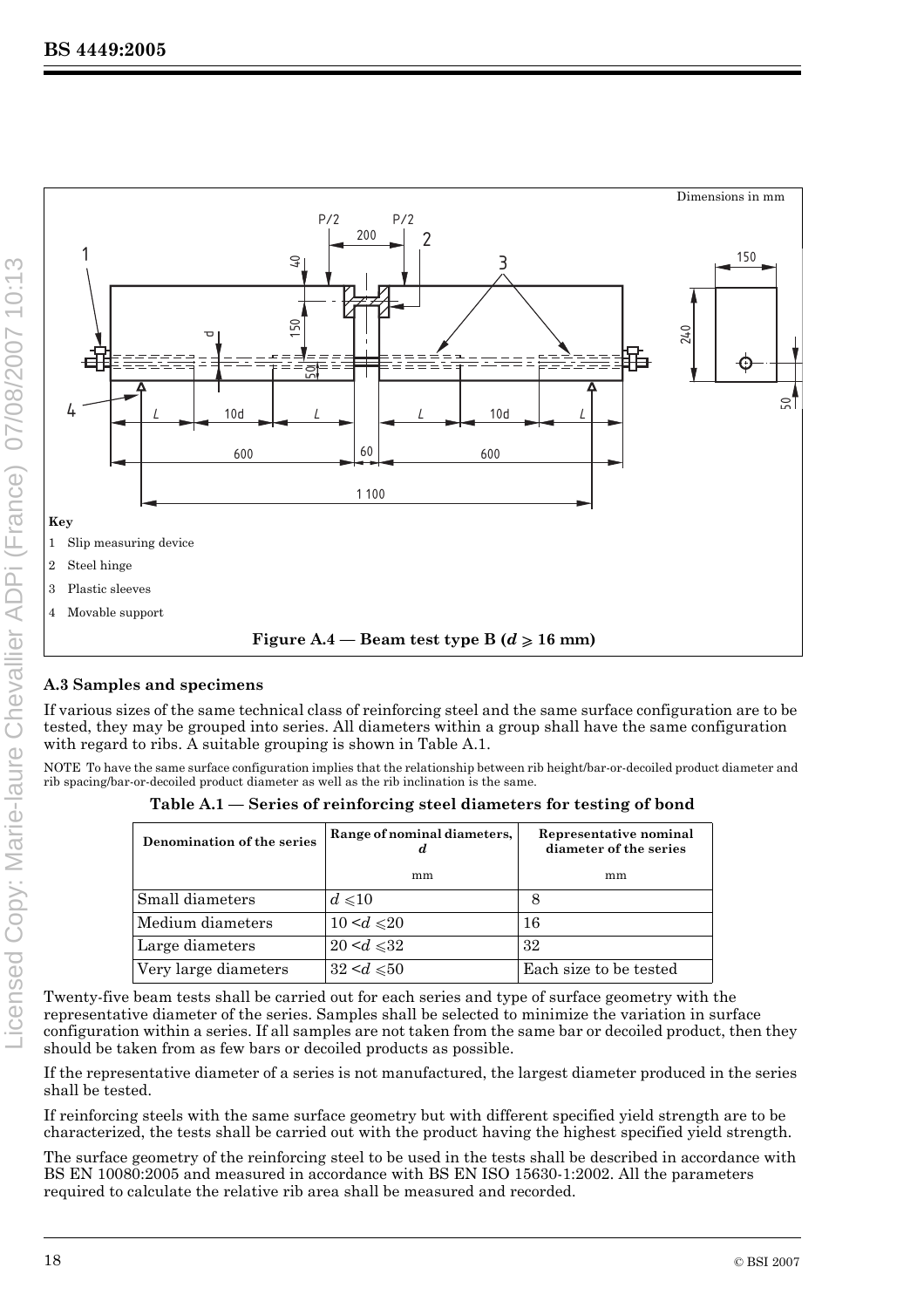### **A.4 Test equipment**

**A.4.1** *Moulds for the test beams*, made of steel, cast iron or any other non-absorbent material which does not react with the components of the concrete. Watertightness and dimensions should be maintained after use.

**A.4.2** *Steel hinges*, formed from two pieces of steel in a T shape, as shown in [Figure A.1](#page-21-1) and [Figure A.2](#page-22-0), which interconnect the transversal interior faces of the two blocks. The width of the hinge is the same as the width, *b*, of the beam.

**A.4.3** *System for regulating forces*, fitted to the mechanism for applying forces, which enables them to be increased continuously, within the limits described in **[A.6](#page-26-1)**.

**A.4.4** *Force application system*, for applying forces perpendicular to the face of the beam specimen.

The mechanism for applying forces shall consist of steel rotating knife-edges or roller bearings; two to support the beam specimen and another two for loading.

**A.4.5** *Instruments for measuring forces*, with an accuracy of at least 1 % of the test result.

The reading device shall give an indication of the maximum force reached during the test.

**A.4.6** *Instruments for measuring slip*, accurate to ±0.01 mm.

#### **A.5 Preparation of samples**

#### **A.5.1** *Reinforcing steel to be tested*

The test bar shall be in the "as manufactured" condition without loose millscale, preferably entirely free from rust and, if necessary, carefully degreased with carbon tetrachloride (CCl4) or ethylene trichloride  $(C_2HC_3)$ . The test bar shall be without any machining. If the test bar is corroded, the conditions of the bar shall be described in the test report and possibly supported by photographs of the surface.

The bar shall not be cleaned in any way that might change its roughness.

Test pieces taken from coil shall be straightened according to BS EN ISO 15630-1:2002, Clause **4**, prior to testing.

#### **A.5.2** *Auxiliary reinforcement*

Auxiliary reinforcement should have the same strength and surface characteristics as the reinforcing steel to be tested. [Figure A.5](#page-25-0) and [Figure A.6](#page-26-0) detail the components for the auxiliary reinforcement.

#### **A.5.3** *Plastic sleeves*

Sleeves used to avoid the adherence of the concrete to the reinforcing steel to be tested shall be of plastic. These sleeves shall be rigid so as not to become deformed during the test.

#### **A.5.4** *Concrete*

#### **A.5.4.1** *General*

The concrete for the beam specimen as well as the cylindrical test pieces shall be produced, placed and stored according to BS EN 1766:2000 with the qualifications given in **A.5.4.2**.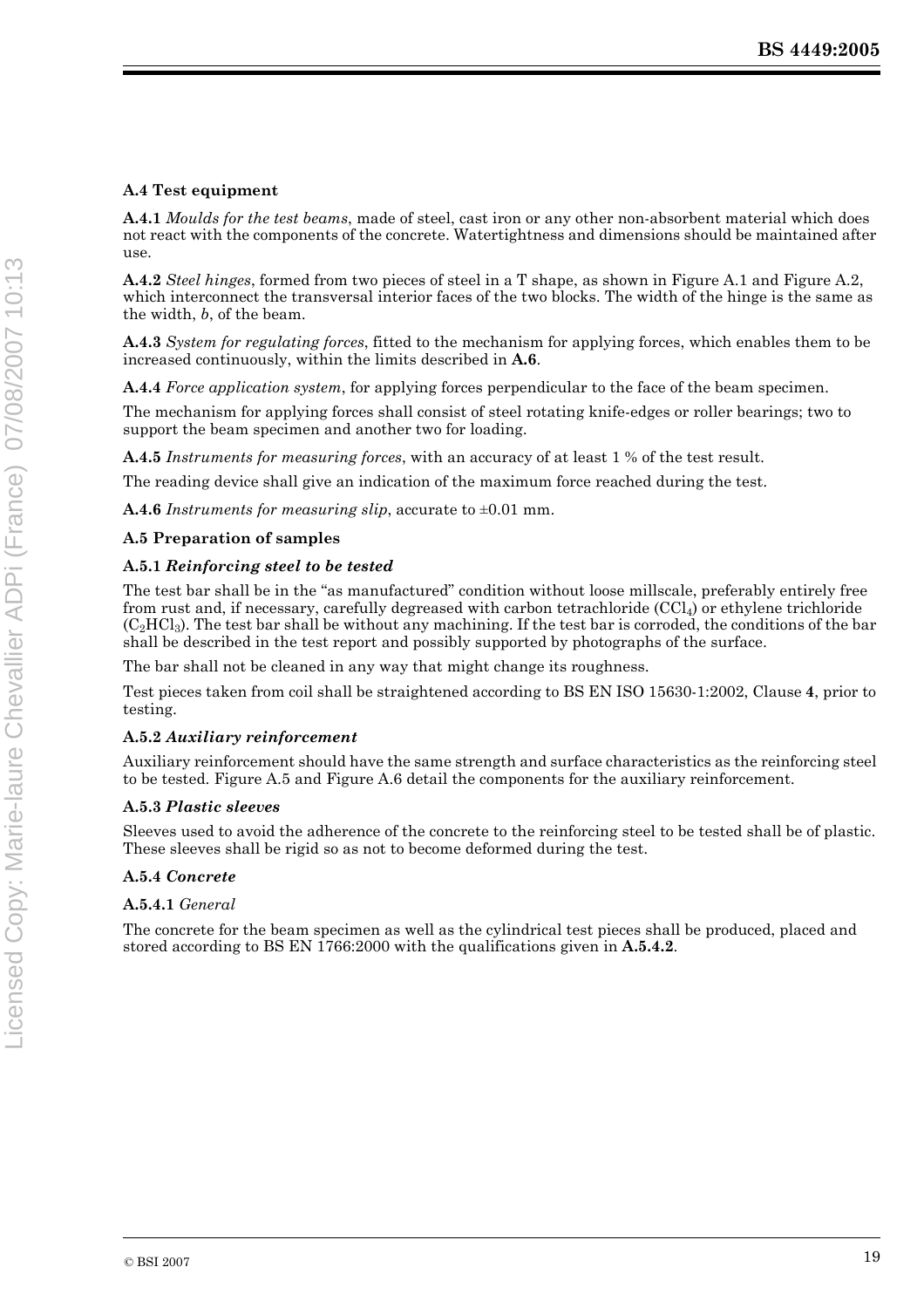## **A.5.4.2** *Strength class of concrete*

The concrete shall be either of Type C(0,70) of BS EN 1766:2000 with a compression strength target value of  $(25 \pm 5)$  MPa, or of Type C(0,45) of BS EN 1766:2000 with a compressive strength target value of  $(50 \pm 5)$  MPa, measured on 150 mm  $\times$  300 mm cylindrical specimens and tested according to BS EN 12390-3.

If not otherwise agreed the tests shall be performed with concrete Type C(0,70) of BS EN 1766:2000.

NOTE It is recommended that the test pieces for 25 tests are prepared in 5 lots or mixes, making 5 specimens from each lot. The age of the concrete shall not be less than 21 days and not more than 35 days.

<span id="page-25-0"></span>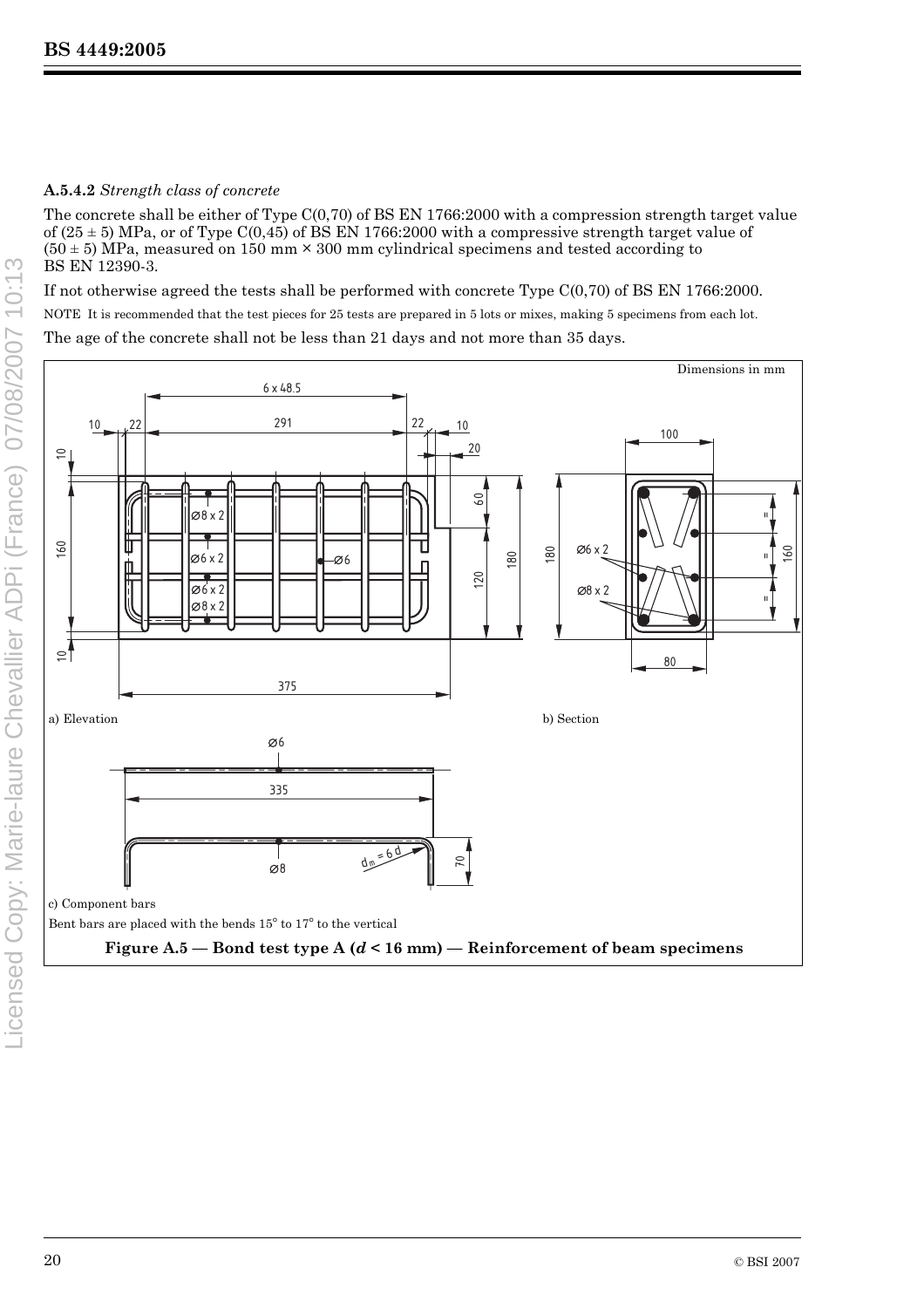

### <span id="page-26-1"></span><span id="page-26-0"></span>**A.6 Execution of the tests**

Resting the test beam on two rotating knife-edges or rolling bearings, load with two forces of equal magnitude, disposed symmetrically with regard to mid-span and likewise applied through movable knifeedges or rollers.

The total force,  $F_a$  applied to the test piece is given by one of the following expressions:

$$
F_{\rm a} = \frac{A_{\rm n}\sigma_{\rm s}}{1.25}
$$
, for  $d < 16$  mm  

$$
F_{\rm a} = \frac{A_{\rm n}\sigma_{\rm s}}{1.50}
$$
, for  $d \ge 16$  mm

where

*A*n is the nominal cross-sectional area of the reinforcing steel.

Apply loading in one of three ways:

- a) in consecutive increments corresponding to stresses,  $\sigma_s$  in the reinforcing steel of 0 MPa, 80 MPa, 160 MPa, 240 MPa, etc.;
- b) in smaller increments; or
- c) continuously, by logging with electronic devices.

For a) or b), increase the force, at each stage, gradually and continuously. Reach each increment in half a minute and maintain the load long enough to stabilize the slip, or, at the most, for two minutes. For c), use a loading speed not exceeding a corresponding stressing rate of 1 MPa/s in the reinforcing steel.

Measure the slip at the beginning and at the end of each increment in loading.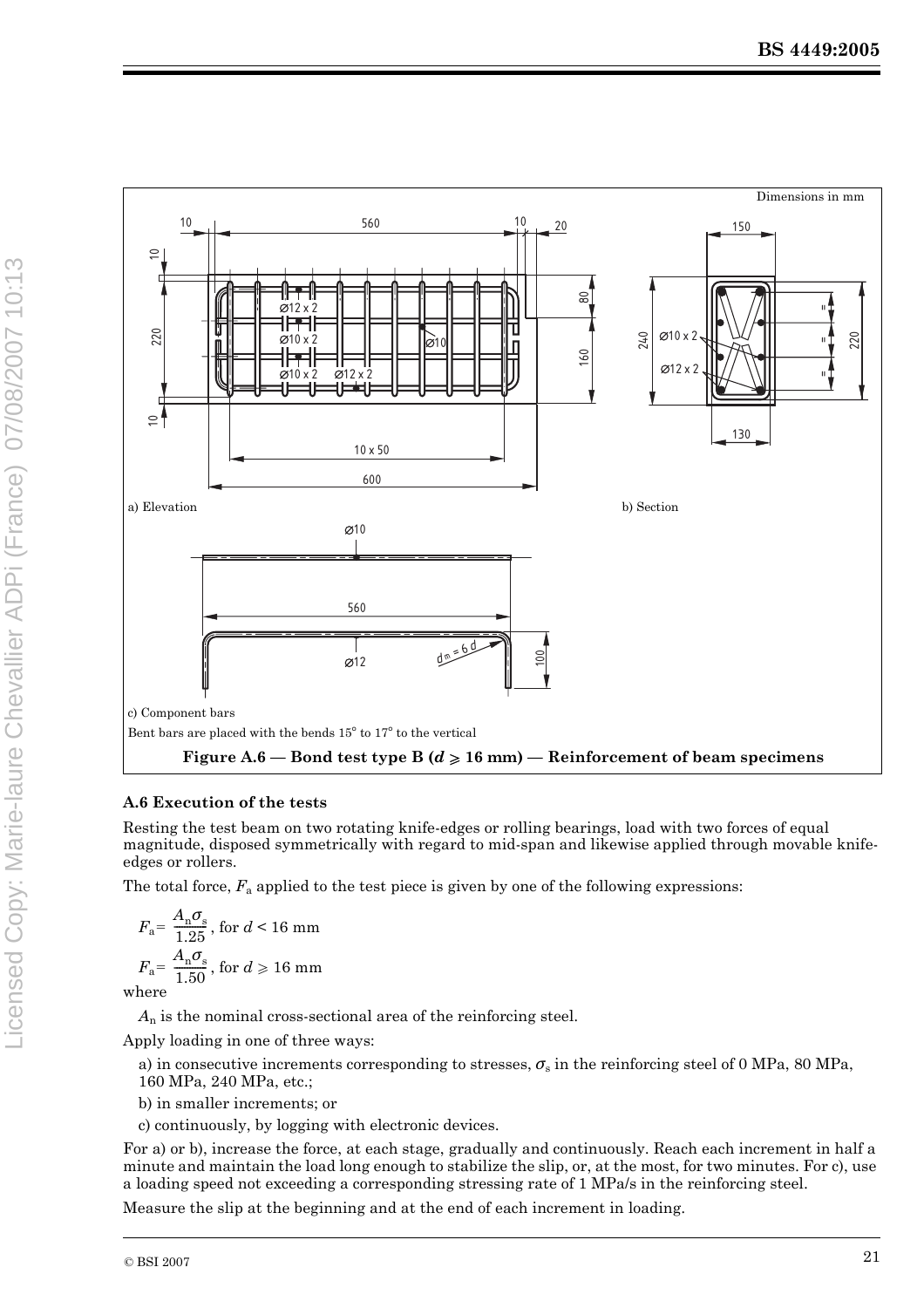Continue the test until complete bond failure of the reinforcing steel occurs in both half-beams or until the reinforcing steel itself fails. Bond failure generally does not take place simultaneously in the two halfbeams. For this reason, when the half of the reinforcing steel whose bond has failed attains a slip of 3 mm, hold this half-bar in a gripping device which will bear against the concrete and prevent any further slip.

Force-slip curves may be either recorded automatically, or plotted point by point from dial gauge readings.

## **A.7 Test results**

## **A.7.1** *Calculation of the bond stress*

If the total force applied to the beam test is  $F_a$ , for a given slip, the bond stress,  $\tau_b$ , is given by:

$$
\tau_{\rm b} = \frac{\tau_{\rm s}}{40}
$$
 where

 $\sigma_s$  is the stress of the bar, given by one of the following formulae:

$$
\sigma_{\rm s} = \frac{1.25F_{\rm a}}{A_{\rm n}}, \text{ for } d < 16 \text{ mm}
$$
\n
$$
\sigma_{\rm s} = \frac{1.50F_{\rm a}}{A_{\rm n}}, \text{ for } d \geq 16 \text{ mm}.
$$

## **A.7.2** *Values of bond stress*

Calculate the bond stress for four measured slip values:

a)  $\tau_{0.01}$  = Bond stress at 0.01 mm slip;

b)  $\tau_{0,1}$  = Bond stress at 0.1 mm slip;

c)  $\tau_1$  = Bond stress at 1 mm slip; and

d)  $\tau_{\text{bu}}$  = Bond stress at maximum force.

Other values may be agreed between the parties.

To obtain the four values of slip, record force-slip curves. These shall be made available on request.

### **A.8 Test report**

The laboratory shall issue a report which shall contain the following information:

- a) identification of the laboratory;
- b) identification of the manufacturer of the product tested;
- c) product number;
- d) technical class of the reinforcing steel with reference to the product specification;
- e) number of this standard (i.e. BS 4449:2005) and type of test method;
- f) nominal diameters tested and the series they represent;

g) surface geometry of the specimen, i.e. rib/indentation heights, rib/indentation spacing, rib/indentation inclinations and relative rib/indentation area;

h) strength class of the concrete, i.e. Type C(0,70) or Type C(0,45) according to BS EN 1766:2000;

i) compressive strength of the concrete at the date of testing;

- j) dates of the tests;
- k) all single test results;
- l) description of the failure mode;
- m) force-slip curves.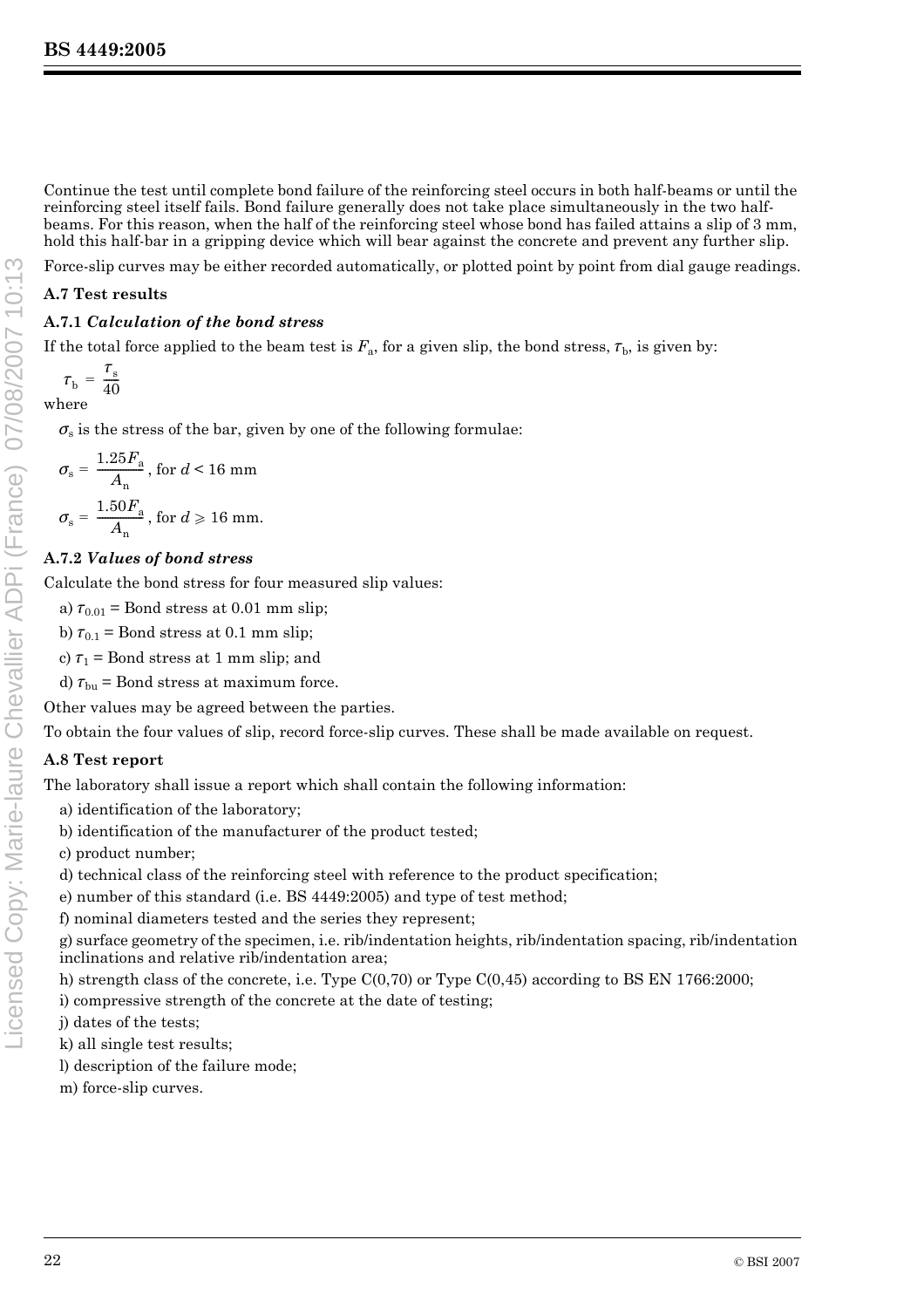## <span id="page-28-0"></span>**Annex B (normative) Material not covered by a third party product certification scheme**

## **B.1 General**

Material not covered by a third party product certification scheme shall be assessed by acceptance tests on each batch. Sampling and testing shall be carried out by an independent organization at the producer's works or in the stockholder's yard.

## <span id="page-28-2"></span>**B.2 Extent of sampling and testing**

For testing purposes, the batch shall be divided into test units with a maximum mass of 100 t. Each test unit shall comprise products of the same steel grade and nominal diameter from the same cast. The manufacturer shall certify that all products in the test unit originate from the same cast.

Test specimens shall be taken from each test unit as follows:

- a) fifteen specimens from different bars, for testing in accordance with **[B.3](#page-28-1)**a) and **[B.3](#page-28-1)**b);
- b) two test specimens, from different bars, for testing in accordance with **[B.3](#page-28-1)**c).

Preparation of the test specimens shall be carried out as described in **7.2.2**.

### <span id="page-28-1"></span>**B.3 Properties to be tested**

Specimens selected in accordance with **[B.2](#page-28-2)** shall be tested for the following.

- a) *Inspection by variables:*
	- 1) yield strength  $R_e$ ;
	- 2) tensile/yield ratio *R*m/*Re;*
	- 3) total elongation at maximum force  $A_{\sigma t}$ .
- b) *Inspection by attributes:*
	- 1) behaviour in the rebend test;
	- 2) deviations from the nominal mass per metre;
	- 3) bond strength and surface geometry.
- c) *Chemical composition according to the product analysis*.
- All elements listed in **[7.1](#page-10-3)** and the carbon equivalent shall be determined.
- d) *Fatigue properties:*

The fatigue properties of reinforcing steels shall be determined for each size and defined bar shape in the batch. Sampling and testing shall be carried out in accordance with **7.2.4**.

The test procedure shall be as described in Clause **[9](#page-18-0)**.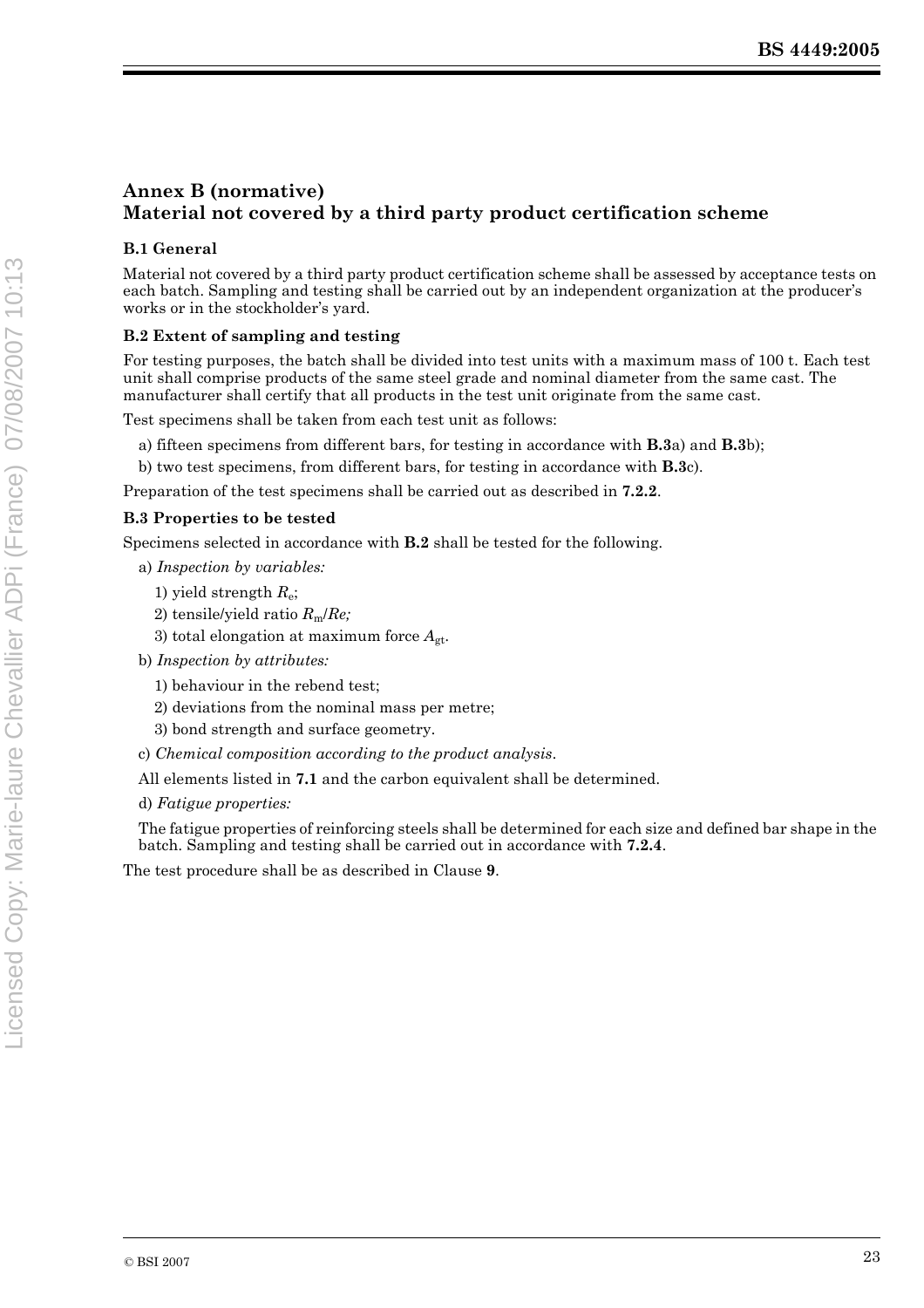## **B.4 Evaluation of results**

### **B.4.1** *Inspection by variables*

Inspection by variables shall be carried out as follows:

a) The following shall be determined for the performance characteristics listed in **[B.3](#page-28-1)**a):

1) all individual values for each of the performance characteristics;

2) the mean value  $m_{15}$  of each of the performance characteristics; and

3) the standard deviation *S*15 for each performance characteristic.

The test unit shall be deemed to conform to this British Standard if the following conditions are met:

 $m_{15} - 2.33 \times S_{15} \geq cv$  for  $R_e$ , and

 $m_{15} - 1.87 \times S_{15} \geq c \nu$  for  $R_m/R_e$  and  $A_{\sigma t}$ .

b) If the conditions in a) are not fulfilled, a secondary calculation (the acceptibility index *k*) shall be determined, where:

$$
k = \frac{m_{15} - c_v}{S_{15}}
$$

If  $k \geq 2$  for  $R_e$ , and  $k \geq 1.6$  for  $R_m/R_e$  and  $A_{gt}$ , testing shall continue. Forty-five further test specimens shall be taken and tested from different bars in the test unit, so that a total of 60 test results are available  $(n = 60)$ .

The test unit shall be deemed to conform to this British Standard if the following conditions are fulfilled:

 $m_{60} - 1.93 \times S_{60} \geq c_v$  for  $R_e$ , and

 $m_{60} - 1.53 \times S_{60} \ge c_v$  for  $R_m/R_e$  and  $A_{gt}$ .

#### **B.4.2** *Inspection by attributes*

Inspection by attributes shall be carried out as follows. When testing the properties listed in **[B.3](#page-28-1)**b), either:

a) all the results determined on the 15 test specimens shall conform to this standard; or

b) if a maximum of two of the 15 results do not conform to this British Standard, 45 further test specimens shall be taken and tested from different bars in the test unit, making 60 test results available; the unit shall be deemed to conform to this British Standard if no more than two of the 60 test specimens fail the tests.

### **B.4.3** *Fatigue properties*

The batch shall be deemed to conform to this British Standard if it conforms to **7.2.4**.

#### **B.5 Test report**

A test report shall be produced containing the following data:

- a) the place of manufacture of the reinforcing steels;
- b) the nominal diameter of the steel;
- c) the grade of the steel;
- d) the marking on the steel;
- e) the cast number;
- f) the date of testing;
- g) the mass of the test unit; and
- h) the individual test results for all the properties specified in **[B.3](#page-28-1)**.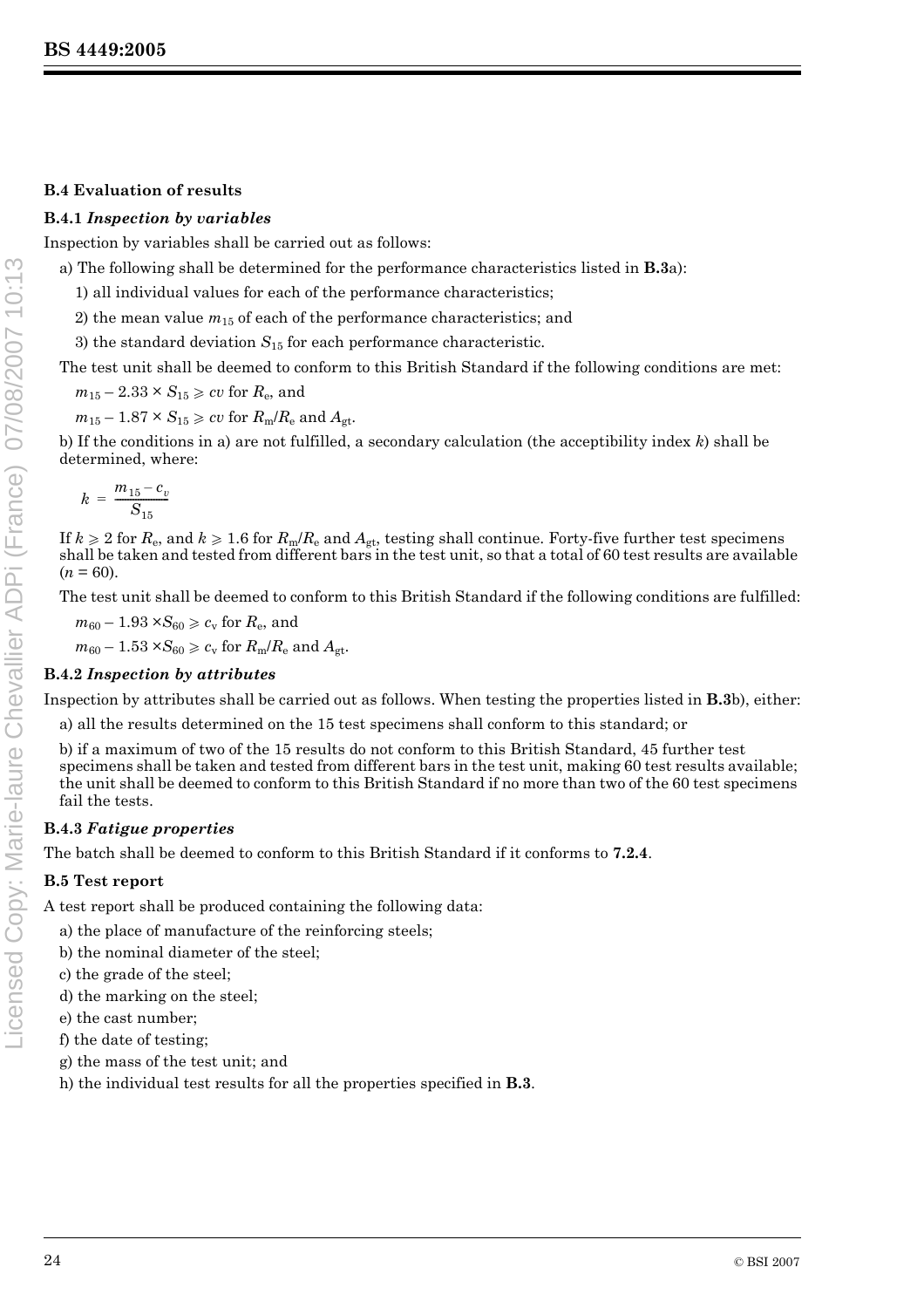## <span id="page-30-0"></span>**Annex C (normative) Identification requirements**

## <span id="page-30-2"></span>**C.1 Bar — Identification of the manufacturer**

**C.1.1** Each reinforcing steel shall bear on one rib row, a mark identifying the works. This mark shall be repeated at an interval of not more than 1.5 m.

**C.1.2** The mark shall consist of the following:

a) a symbol denoting the beginning of the mark;

b) a numerical system identifying the manufacturer, consisting of the country of origin and the works number.

**C.1.3** The numerical system identifying the manufacturer, consisting of a country number of origin and a works number shall use one of the following methods:

a) a number of normal ribs between widened ribs (for example, see [Figure C.1](#page-30-1));

b) a number of normal ribs between missing ribs;

c) numbers on the surface of the bar;

d) rolled or indented marks with a number of normal ribs in between them.



<span id="page-30-1"></span>**C.1.4** The symbol indicating the start of the mark shall be one of the following.

a) Where the marking method uses widened ribs, the symbol identifying the start of the mark shall consist of two consecutive widened ribs (for example see [Figure C.1\)](#page-30-1).

b) Where the marking method uses missing ribs, the symbol identifying the start of the mark shall consist of two consecutive missing ribs.

c) Where numbers are rolled onto the surface of the bar, the symbol indicating the start of the mark shall be an X or O.

d) Where marks are rolled or indented onto the surface, the start of the mark shall consist of a clearly identifiable starting symbol or two marks between one pair of normal ribs.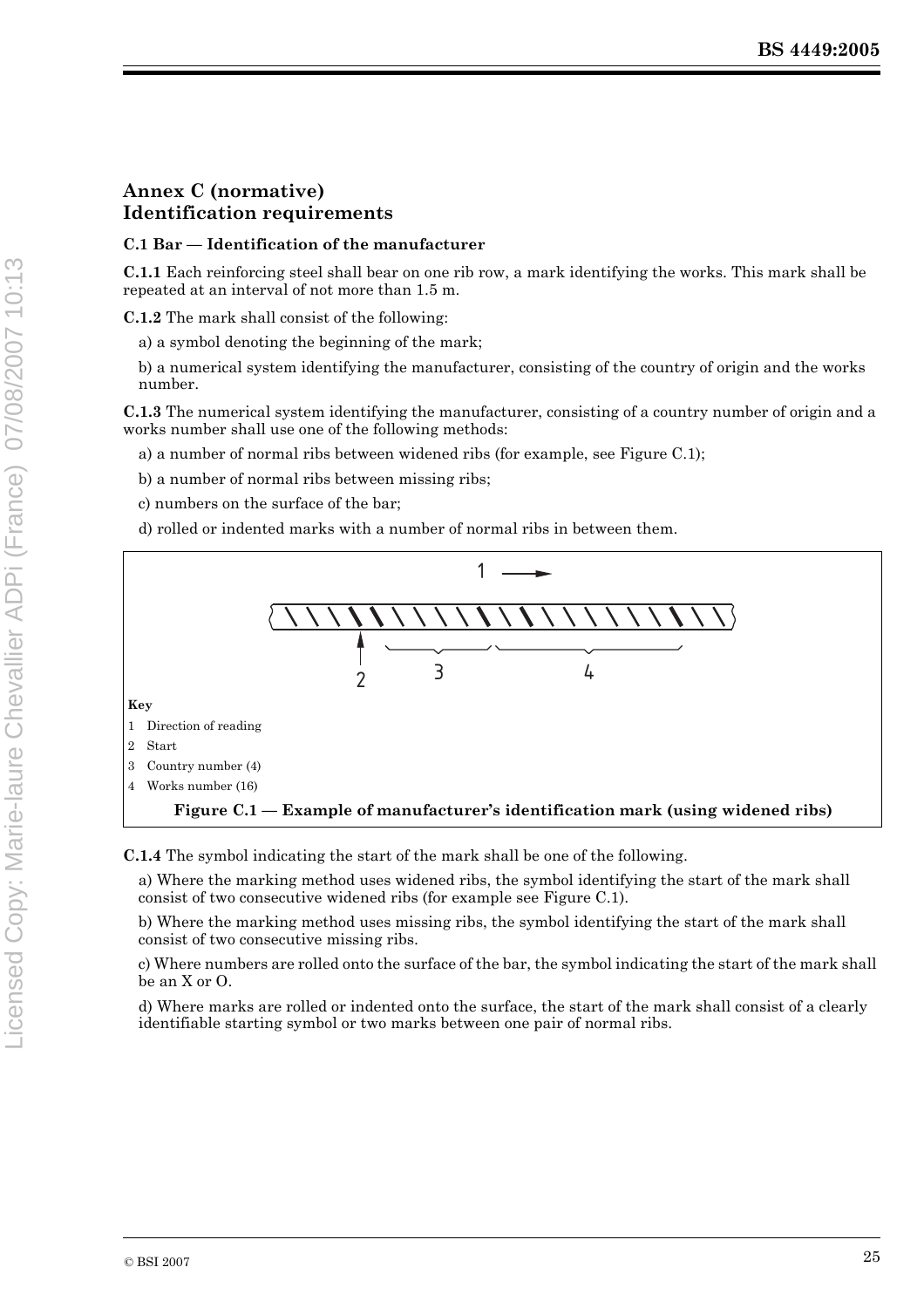**C.1.5** The country of origin shall be indicated by a number between 1 and 9, according to [Table C.1](#page-31-0) (for example see [Figure C.1](#page-30-1)).

<span id="page-31-0"></span>**C.1.6** The works number shall consist of a one or two digit number between 1 and 99, except for multiples of 10 (for example, see [Figure C.1\)](#page-30-1).

| Country                                                      | Country number |
|--------------------------------------------------------------|----------------|
| Austria, Czech Republic, Germany, Poland, Slovakia           | 1              |
| Belgium, Netherlands, Luxembourg, Switzerland                | $\overline{2}$ |
| France, Hungary                                              | 3              |
| Italy, Malta, Slovenia                                       | $\overline{4}$ |
| UK, Ireland, Iceland                                         | 5              |
| Denmark, Estonia, Finland, Latvia, Lithuania, Norway, Sweden | 6              |
| Portugal, Spain                                              | 7              |
| Cyprus, Greece                                               | 8              |
| Other countries                                              | 9              |

**Table C.1 — Identification of the country of origin**

## **C.2 Coil**

**C.2.1** Coil shall be identified in the same manner as described in **[C.1](#page-30-2)** for bar.

**C.2.2** For coil, the manufacturer's identification refers to the works applying the final mechanical properties to the coil product.

## **C.3 Decoiled product**

**C.3.1** In addition to the manufacturer's identification placed onto the product, an identification mark of the decoiler shall be either made on the product or printed on an attached label.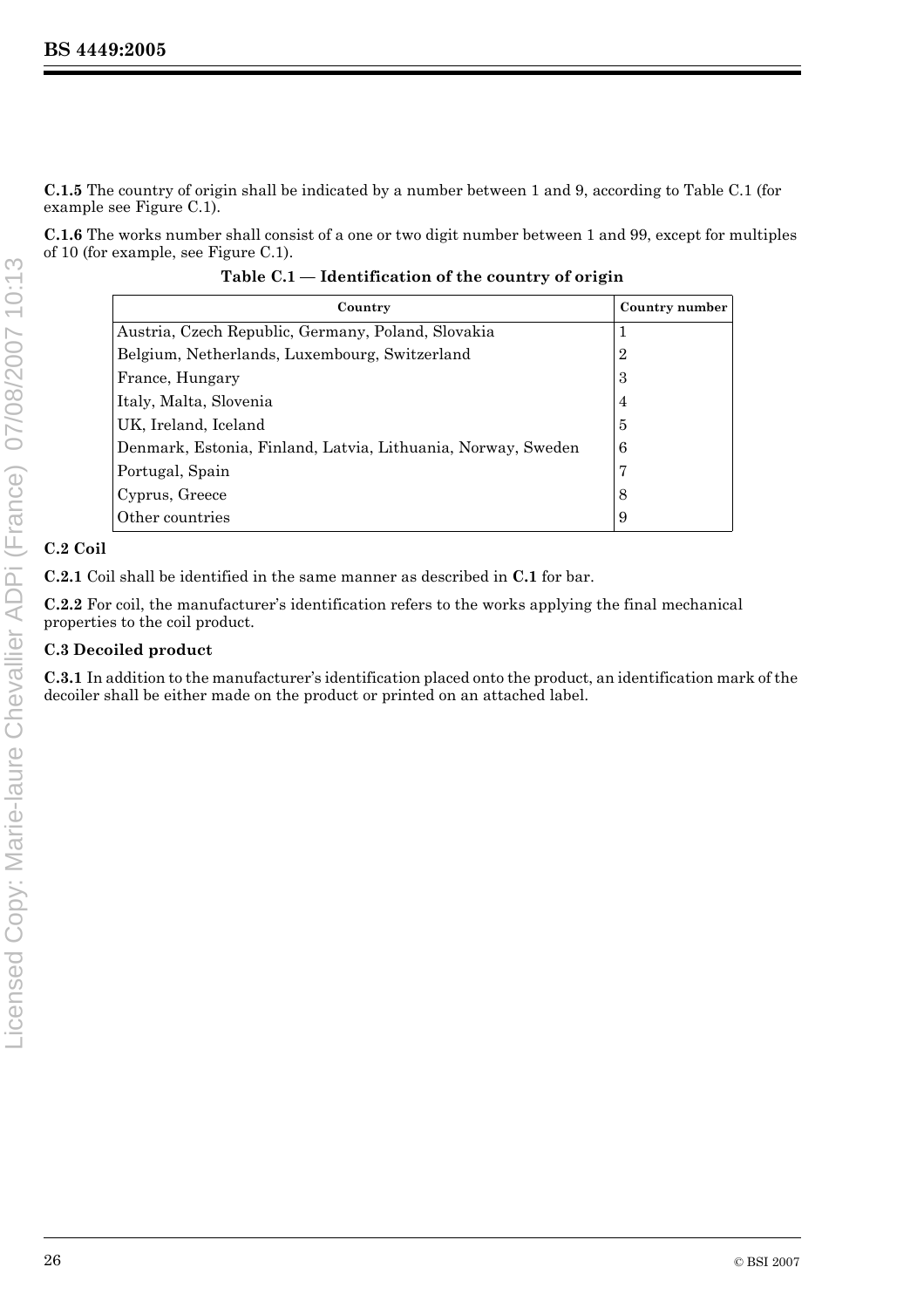# **Bibliography**

## **Standards publications**

BS EN 1992-1-1:2004*, Eurocode 2: Design of concrete structures — General rules for buildings (together with United Kingdom National Application Document).*

BS EN 13877-3*, Concrete pavements — Specifications for dowels to be used in concrete pavements.*

## **Other publications**

[1] RILEM Publications SARL, *Recommendation RC5, Bond test for reinforcement steel — Beam test*, 2nd Ed. 1982. (*www.rilem.org*)